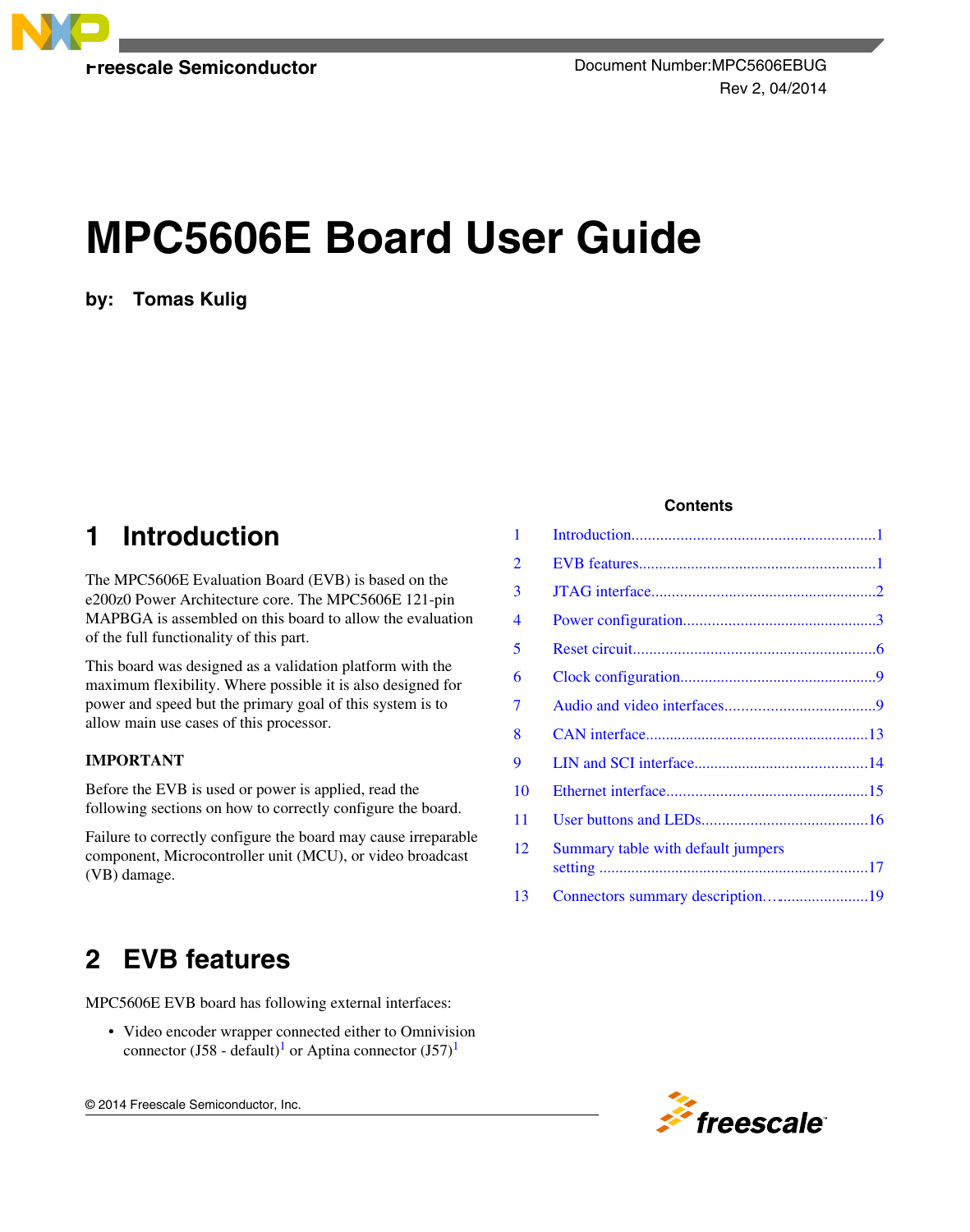<span id="page-1-0"></span>

#### **JTAG interface**

- Serial audio interface connected to the Audio connector  $(J59)^1$
- Onboard two wire Ethernet physical interface
- JTAG
- Either one LIN or one UART (default) interface selectable through jumpers setting
- FlexCAN interface
- External interrupts

## **3 JTAG interface**

There is a populated standard JTAG 14-pin connector with 0.1-inch walled header footprint on the EVB.

The pin out of the JTAG connector is shown in Figure 1.



### **Figure 1. JTAG connector pin out**

The JTAG interface is shared between MPC5604E and Broadcom parts of MPC5606E. It means that it is possible to connect via JTAG to the Broadcom part of MPC5606E. Resistors select which part of MPC5606E is connected to the JTAG interface. The JTAG interface is connected to the MPC5604E as default. Only one part of MPC5606E can be connected to the JTAG interface in one time, see Table 1 for the resistors setting.

| Name of signal    | <b>Resistor name</b> | MPC5604E (default)    | <b>Broadcom</b> |
|-------------------|----------------------|-----------------------|-----------------|
| TDI               | R <sub>14</sub>      | Populate              | <b>DNP</b>      |
|                   | R721                 | <b>DNP</b>            | Populate        |
| <b>TDO</b>        | R <sub>13</sub>      | Populate              | <b>DNP</b>      |
|                   | R718                 | Populate <sup>1</sup> | <b>DNP</b>      |
|                   | R719                 | <b>DNP</b>            | Populate        |
| <b>TCK</b>        | R <sub>12</sub>      | Populate              | <b>DNP</b>      |
|                   | R48                  | Populate              | <b>DNP</b>      |
|                   | R738                 | <b>DNP</b>            | Populate        |
| <b>JTAG RESET</b> | R <sub>15</sub>      | Populate              | <b>DNP</b>      |
|                   | <b>R53</b>           | Populate              | <b>DNP</b>      |
|                   | R732                 | <b>DNP</b>            | Populate        |
| <b>JCOMP</b>      | <b>R11</b>           | Populate              | <b>DNP</b>      |
| <b>TMS</b>        | R <sub>16</sub>      | Populate              | <b>DNP</b>      |
|                   | R724                 | <b>DNP</b>            | Populate        |

**Table 1. The resistors setting for JTAG interface**

- 1. Only for MPC5606E Ethernet LED activity.
	- 1. Only one of these three interfaces can be active. The selection is done via jumpers (I2C communication) and resistors (interface). The omnivision is active as default.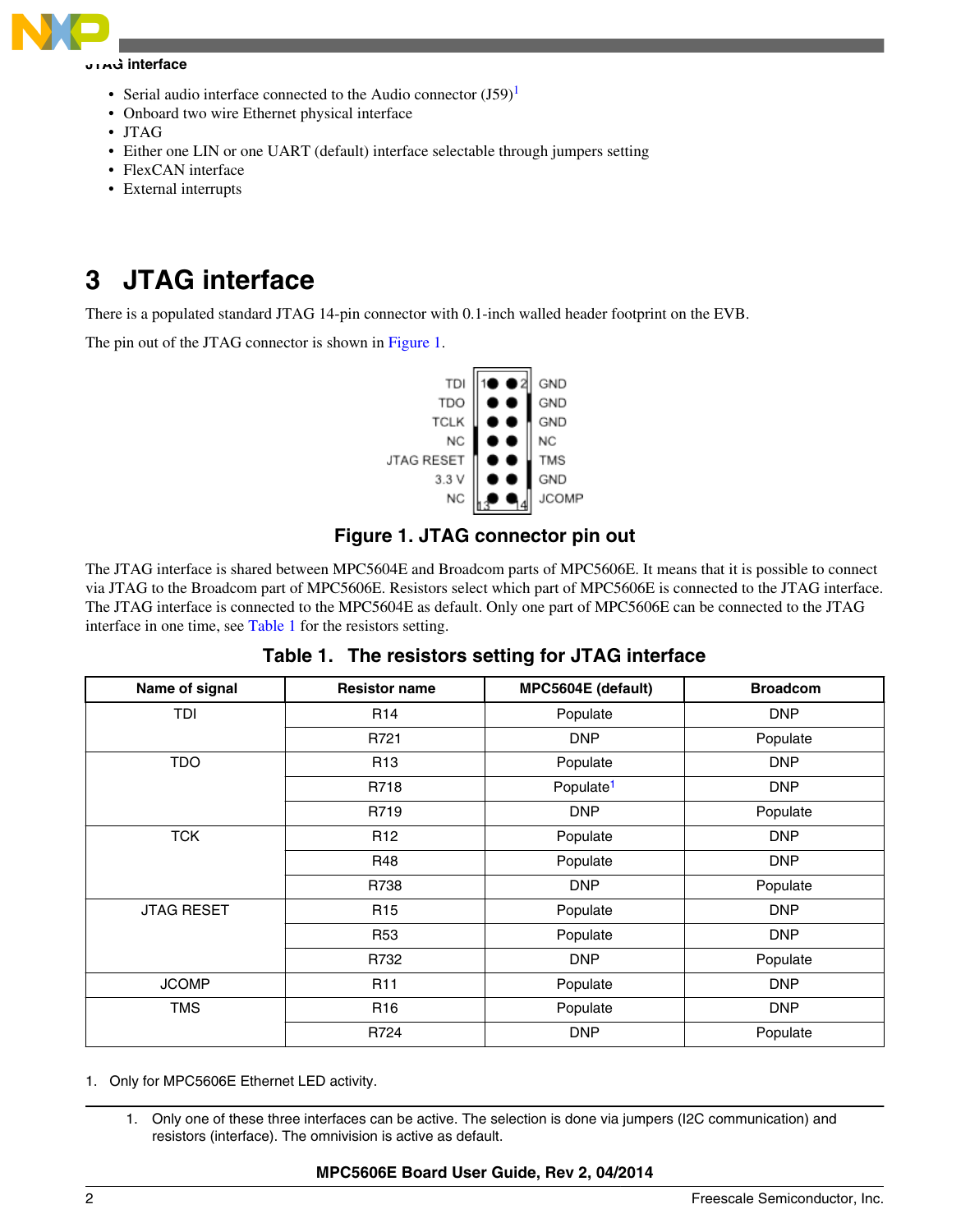<span id="page-2-0"></span>

#### **CAUTION**

It is necessary to populate resistors R712 and R720 for Broadcom JTAG. These two resistors enable JTAG interface in the Broadcom part.

## **4 Power configuration**

The EVB requires an external power supply voltage of 12 V DC, minimum 1 A. This allows the EVB to be easily used in a vehicle if required. The single input voltage is regulated on-board using switching regulators to provide the necessary EVB and MCU operating voltages of 5.0 V, 3.3 V, and 1.2 V.

## **4.1 Power supply connector**

2.1 mm barrel connector should be used to connect the supplied wall-plug mains adapter.

**NOTE**

If a replacement or alternative adapter is used, care must be taken to ensure the 2.1 mm plug uses the correct polarization as shown Figure 2.



**Figure 2. 2.1 mm Power connector**

## **4.2 Power switch (SW1) and fuse**

Side switch SW1 can be used to isolate power supply input from the EVB voltage regulators if required

- EVB OFF SW1 is in the position 1 (default setting)
- EVB ON SW1 is in the position 3

If there is no power to the MCU, it is possible that either power switch SW1 is in the "OFF" position or that the fuse F1 has blown. The fuse will blow if power is applied to the EVB in reverse-bias, where a protection diode ensures that the main fuse blows rather than causing damage to the EVB circuitry. If the fuse has blown, check the bias of your power supply connection then replace fuse F1 with a 20 mm 2 A fast blow fuse.

## **4.3 Power status LEDs**

When Power is applied to the EVB, a green power LEDs adjacent to 5.0 V, 3.3 V, and 1.2 V of the voltage regulators show the presence of the supply voltages. Following are connection between LED's labels and supply voltages:

• 5.0 V voltage supply is connected to LED D16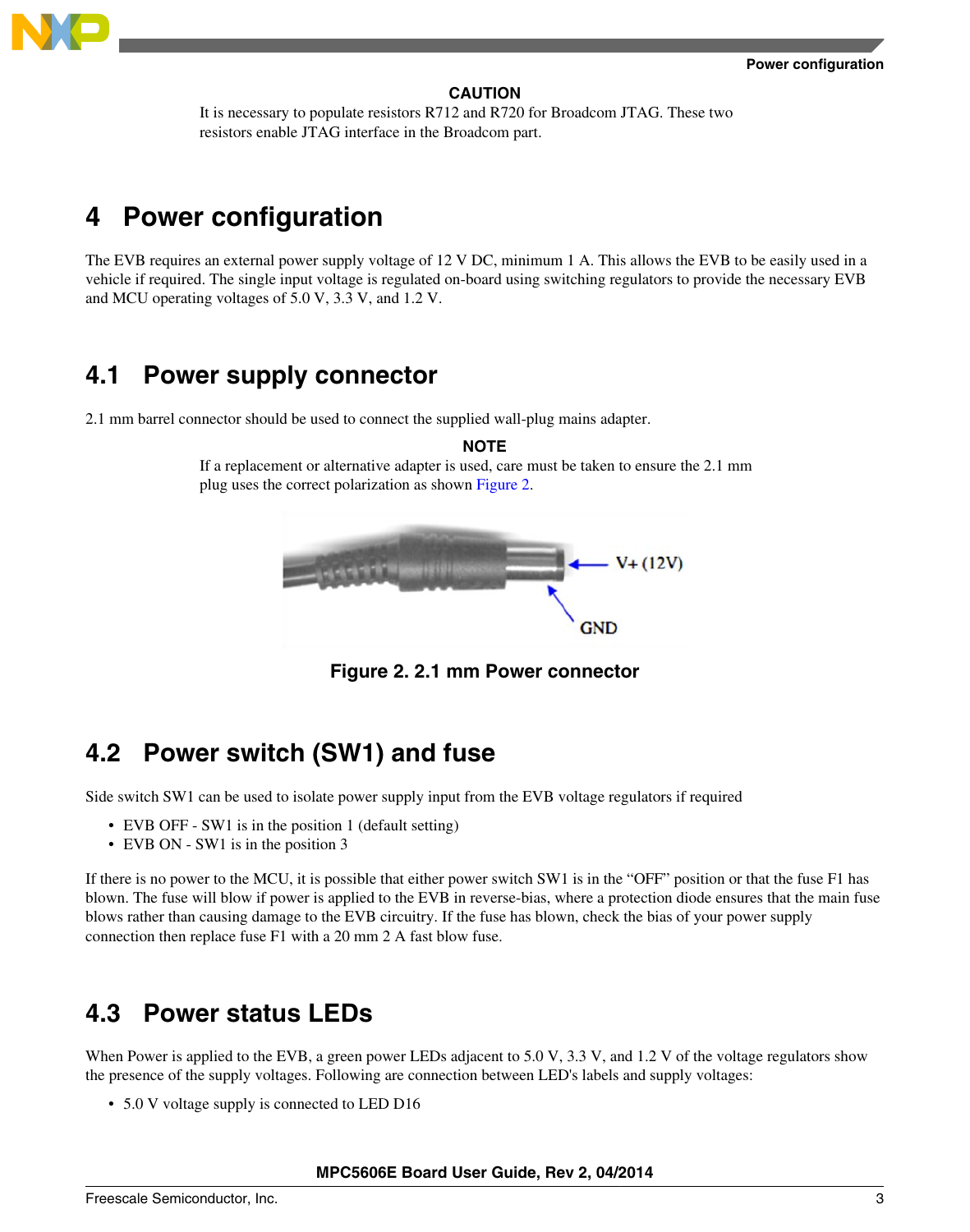

#### **Power configuration**

- 3.3 V voltage supply is connected to LED D17
- 1.2 V voltage supply is connected to LED D1

## **4.4 Power jumpers settings**

There are three main areas of these jumpers: 1.2 V regulator, Broadcom part of MPC5606E, and MPC5604E part of MPC5606E.

• Table 2 shows setting of jumper J9 which select input voltage for 1.2 V regulator.

#### **Table 2. Select input voltage for 1.2 V regulator**

| Position of jumper J9 | Input voltage for 1.2 V regulator |
|-----------------------|-----------------------------------|
|                       | 5.0V                              |
| 2-3 (default)         | 12.0 V                            |

• Broadcom part needs to populate jumpers in the Table 3 for its supply voltages:

| Jumper | Voltage name  |
|--------|---------------|
| J17    | OVDD_3V3      |
| J18    | OVDD_RGMI_3V3 |
| J22    | AVDD_3V3      |
| J24    | AVDDL_1V2     |
| J25    | DVDD_1V2      |
| J32    | PLLVDD_1V2    |
| J49    | XTALVDD_3V3   |
| J51    | BIASVDD_3V3   |

#### **Table 3. Broadcom part voltage jumpers**

• MC5604E part needs to populate jumpers in the Table 4 for its supply voltages:

### **Table 4. MPC5604E part voltage jumpers**

| Jumper | Voltage name                               |
|--------|--------------------------------------------|
| J23    | VDD_LV_COR0_1, VDD_LV_COR0_2, VDD_LV_PLL0  |
| J31    | VDD HV ADR0                                |
| J50    | VDD_HV_FLA0, VDD_HV_FLA1, VDD_HV_OSC0_REG0 |

The MCU can run at two regulation modes:

• **Internal regulation mode:**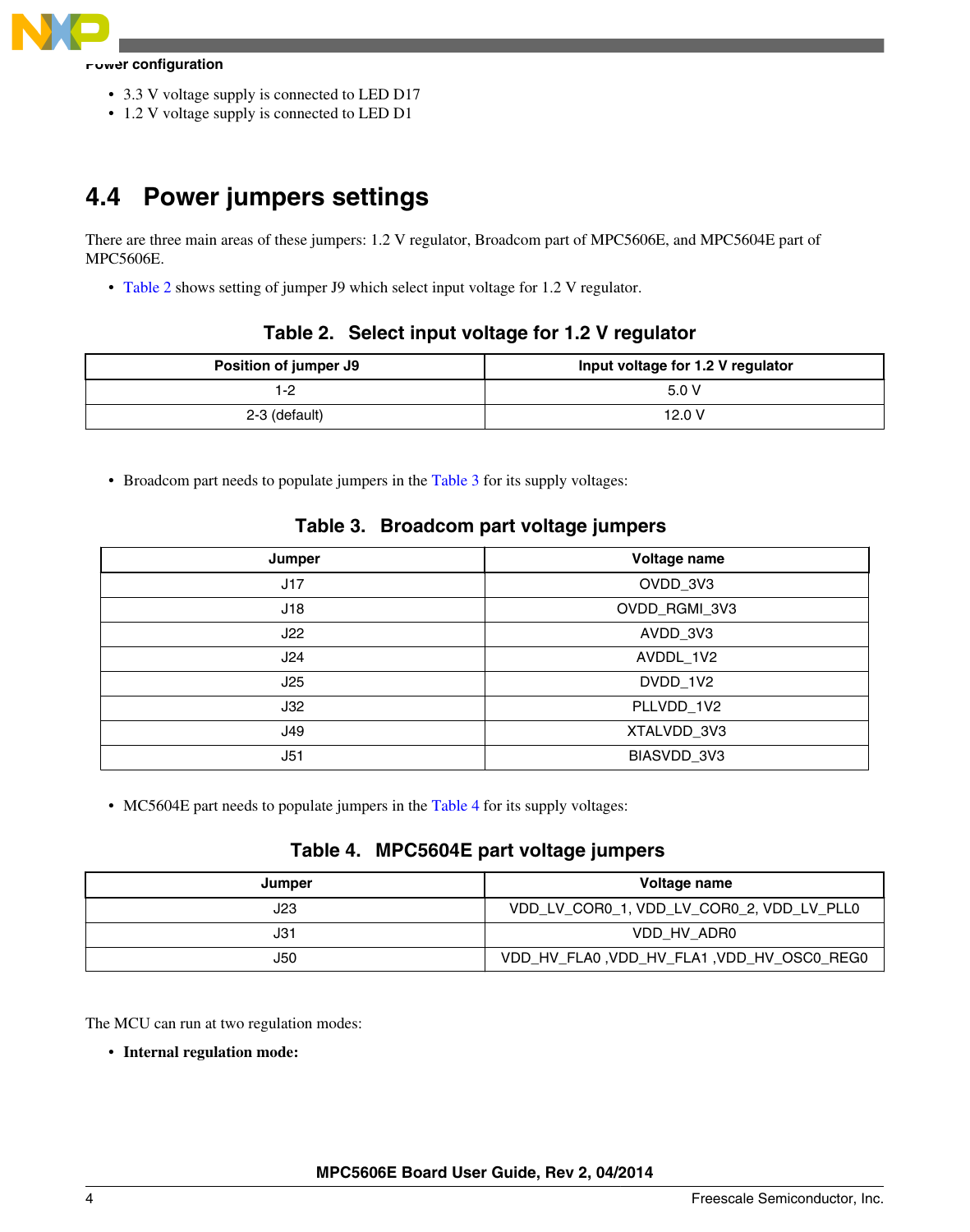

#### **Power configuration**

In this mode I/O supply, ballast supply, and ADC supply are at the same potential of typical 3.3 V (+/- 10 %). To reduce power dissipation on the chip there are exploring possibilities of connecting the I/O supply with the ballast supply via a small resistor R731 with value 2.55 Ohms. This will lead to the ballast supply being lower than the I/O supply, see Figure 3 and the Table 5 for the jumpers setting.

| Jumper | <b>Position of jumper</b> | <b>Description</b>                                      |
|--------|---------------------------|---------------------------------------------------------|
| J8     | Connect pin 2 to 3.3 V    | POR_B signal is not used in internal<br>regulation mode |
| J23    | <b>DNP</b>                | Used internal generated 1.2 V supply                    |
| J34    | 1-2                       | Select internal regulation mode                         |
| J35    | 1-2 or $2-3$ (default)    | Unused (1-2) or used (2-3) ballast<br>resistor R731     |

### **Table 5. Jumpers setting for internal regulation mode**



### **Figure 3. Internal regulation mode - simplified connection**

• **External regulation mode (default setting):**

In this mode the Ballast supply is shorted to 1.2 V  $(+/-10\%)$  generated by an external regulator. The I/O supply and the MCU ADC supply continues to be at 3.3 V  $(+/10\%)$ , see [Figure 4](#page-5-0) and the [Table 6](#page-5-0) for jumper setting.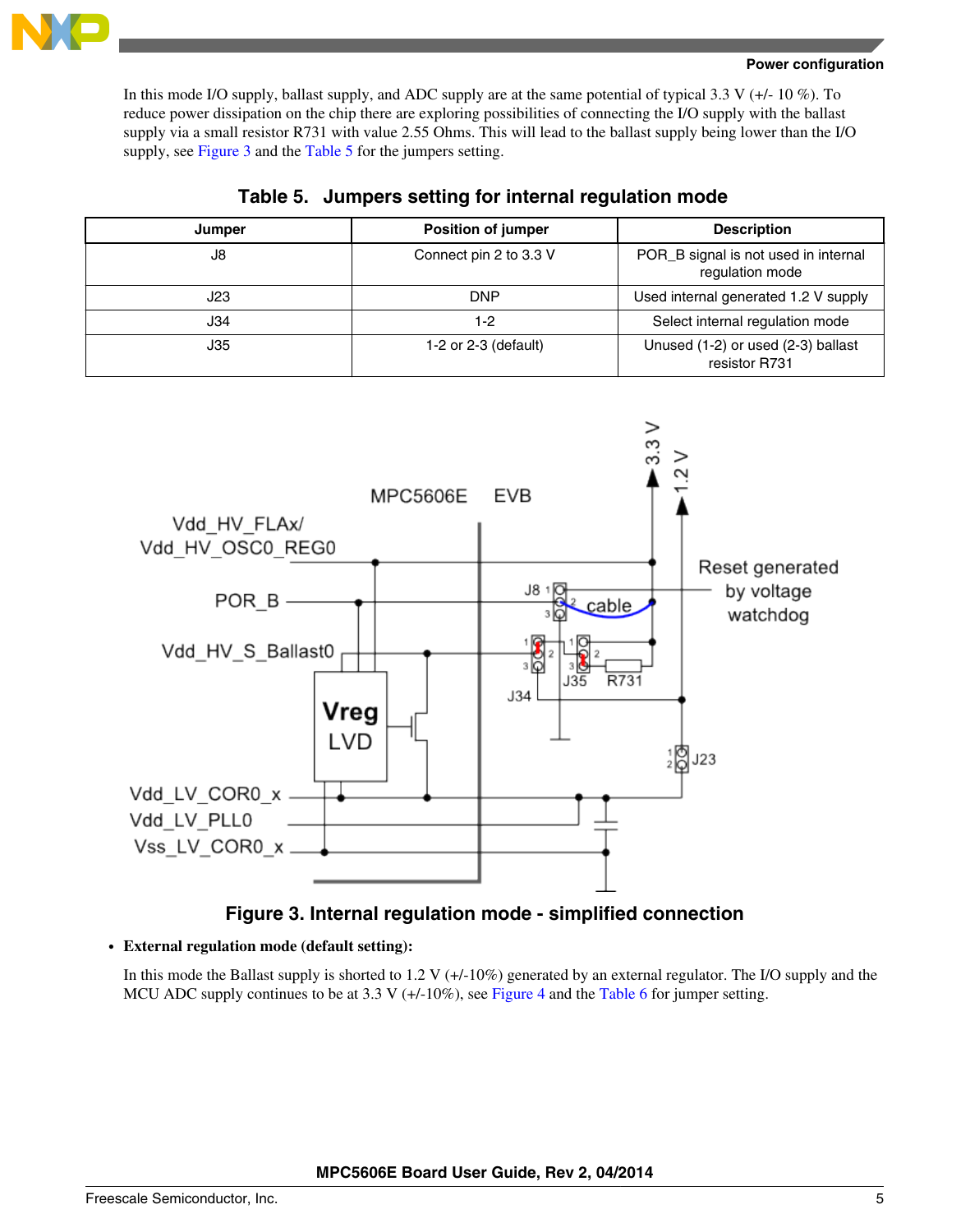<span id="page-5-0"></span>

**Reset circuit**

| rable 0. Udilipers setting for external regulation inoue |                           |                                                               |  |  |
|----------------------------------------------------------|---------------------------|---------------------------------------------------------------|--|--|
| Jumper                                                   | <b>Position of jumper</b> | <b>Description</b>                                            |  |  |
| J8                                                       | 1-2                       | POR_B signal is connected to the<br>external voltage watchdog |  |  |
| J23                                                      | 1-2                       | Used external 1.2 V supply                                    |  |  |

J35 DNP -

J34 2-3 Select external regulation mode -

external 1.2 V supply

**Table 6. Jumpers setting for external regulation mode**



**Figure 4. External regulation mode - simplified connection**

## **5 Reset circuit**

The external reset circuits are consisted from three different resets. Power on Reset (MPC5604E), JTAG Reset (MPC5604E), and Reset\_BR (Broadcom). All MPC5604E resets can be activate by buttons manually (SW2 - JTAG Reset, SW3 - Power on Reset).

The Power on Reset circuit uses device STM6904TGEDS6F. This device deactivates the Power on Reset after voltages 1.2 V, 3.3 V, and 5.5 V are in valid ranges. If any of these voltages falls down under allowed range, the device activates the Power on Reset signal. The device also filters the glitches from the button (SW3).

The JTAG Reset uses device STM6315RDW13F. This device deactivates the JTAG Reset after voltage 3.3 V is in valid range. If the voltage falls down under allowed range the device activate the JTAG Reset signal. The device also filters the glitches from the button (SW2).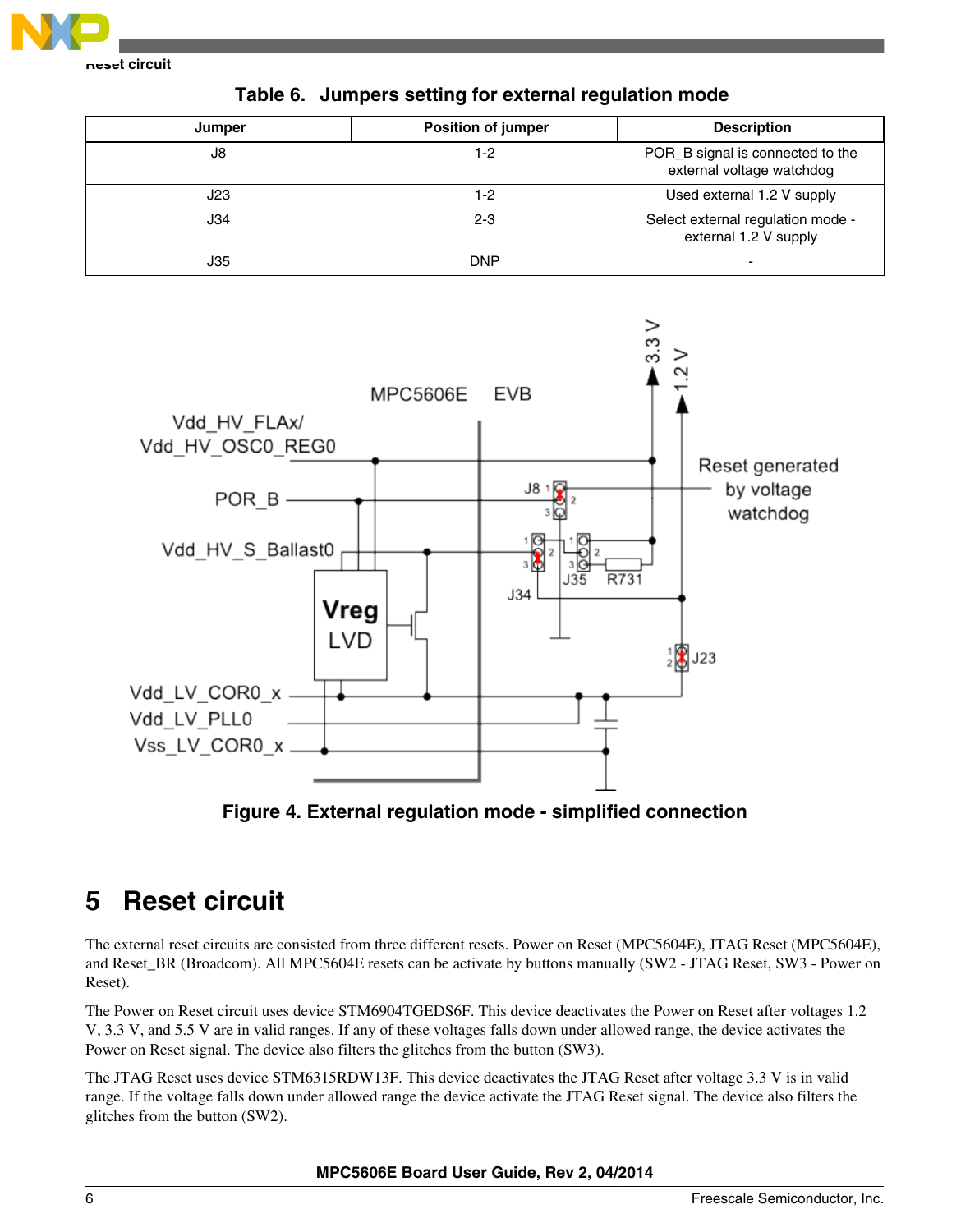

The last one Reset\_BR uses GPIO pin from MPC5604E. The reason is that Broadcom parts has different (more complex) reset sequence, see Figure 5. The timing parameters are in the Table 7.



**Figure 5. Broadcom reset sequence waveforms**

**NOTE** CLK\_OUT\_25 MHz is generated by MPC5604E part of MPC5606E via CLK\_OUT pin.

**Table 7. Reset Timing parameters**

| Symbol            | <b>Parameter</b>                             | <b>Minimum</b>           | <b>Maximum</b>           | Unit |
|-------------------|----------------------------------------------|--------------------------|--------------------------|------|
| RESET PU          | Power up to RESET<br>deassertion             | 10                       | $\overline{\phantom{0}}$ | ms   |
| <b>RESET WAIT</b> | RESET deassertion to<br>normal PHY operation | 20                       | $\overline{\phantom{0}}$ | μs   |
| RESET LEN         | RESET pulse length                           |                          | $\overline{\phantom{0}}$ | μs   |
|                   | <b>RESET</b> rise/fall time                  | $\overline{\phantom{0}}$ | 25                       | ns   |

The jumper J61, resistors R71, and R65 are for the selection between two MPC5604E GPIO pins. The selection depends on the connected daughter card, if there is connected video daughter cards (Omnivision, Aptina), Port C2 is used for generating the reset and if there is connected sound daughter card, Port A12 is used for generating the reset, see [Figure 6.](#page-7-0) The setting of J61 and resistors are in the [Table 8](#page-7-0).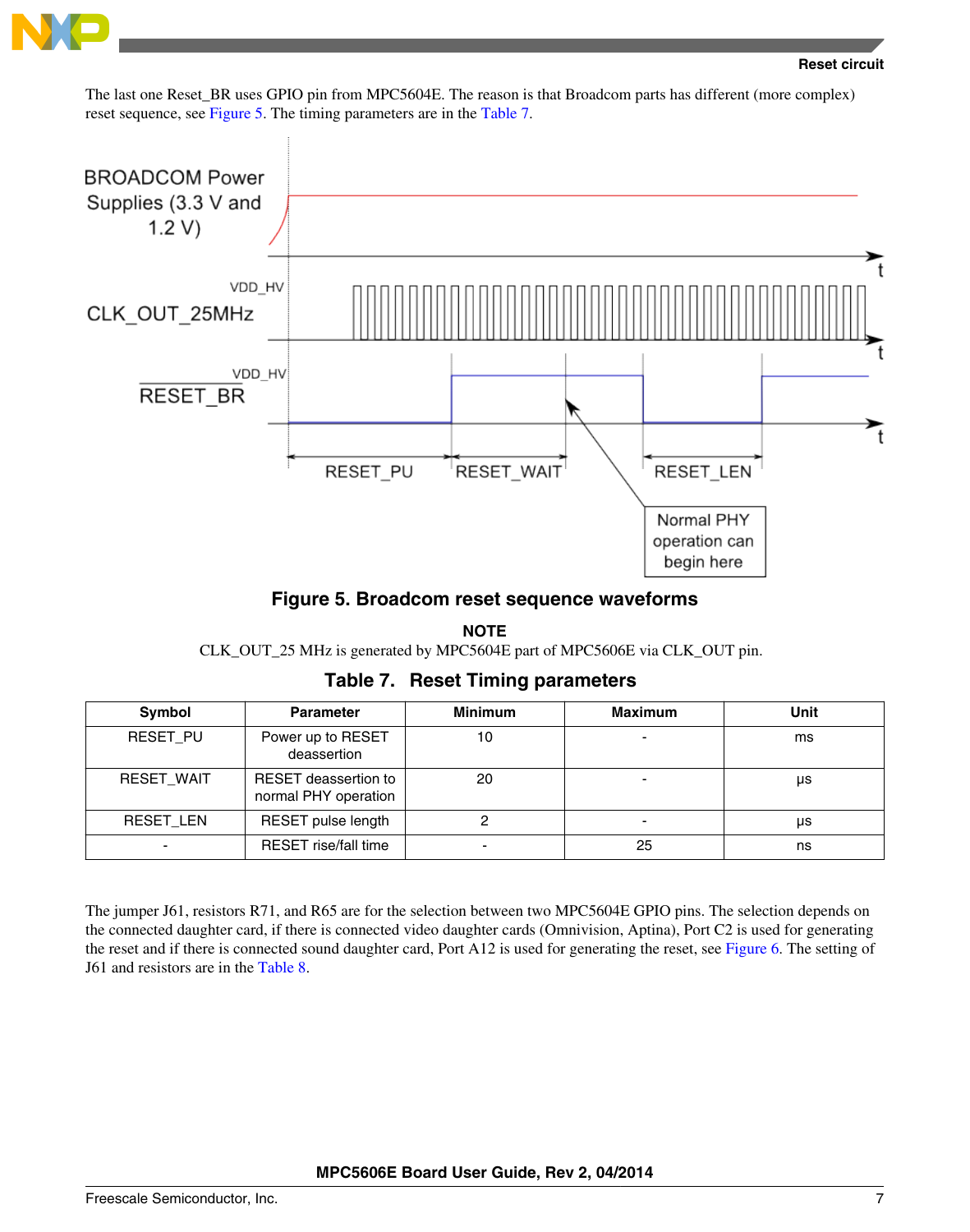<span id="page-7-0"></span>



**Figure 6. Broadcom reset circuitry**

**Table 8. The setting of J61**

| Used daughter card         | position of J61 | R71        | <b>R65</b> |
|----------------------------|-----------------|------------|------------|
| video (Aptina, Omnivision) | 2-3 (default)   | Populate   | DNP        |
| sound                      | -2              | <b>DNP</b> | Populate   |

### **NOTE**

Both devices only monitor the decrease of the supply voltages under set threshold and filter the glitches from reset buttons.

## **5.1 Reset boot configuration**

The MPC5606E has three jumpers for boot configuration (BOOTCFG) that determines the boot location of the MCU based at POR (Power On Reset), Table 9 shows the boot configuration possibility.

The fourth row configuration (Boot-ID in boot sector) is set as default.

| <b>FAB (J36)</b> | <b>ABS0 (J48)</b> | ABS2 (J37) | <b>Boot ID</b>          | description                                                                                 |
|------------------|-------------------|------------|-------------------------|---------------------------------------------------------------------------------------------|
| $1(1-2)$         | $0(2-3)$          | $0(2-3)$   |                         | Serial boot (SBL) -<br>UART (LINFlex) without<br>autobaud                                   |
| $1(1-2)$         | $1(1-2)$          | $0(2-3)$   |                         | Serial boot (SBL) -<br>FlexCAN without<br>autobaud                                          |
| $1(1-2)$         | $0(2-3)$          | $1(1-2)$   |                         | Scan of both serial<br>interfaces (FlexCAN<br>and LINFlex) for Serial<br>Boot with autobaud |
| $0(2-3)$         |                   |            | Boot-ID in boot sector  | Boot from internal code<br>Flash - single chip (SC)                                         |
| $0(2-3)$         |                   |            | no Boot-ID <sup>1</sup> | Static mode                                                                                 |

**Table 9. Boot configuration**

1. Flash boot ID was not be find in any boot sector.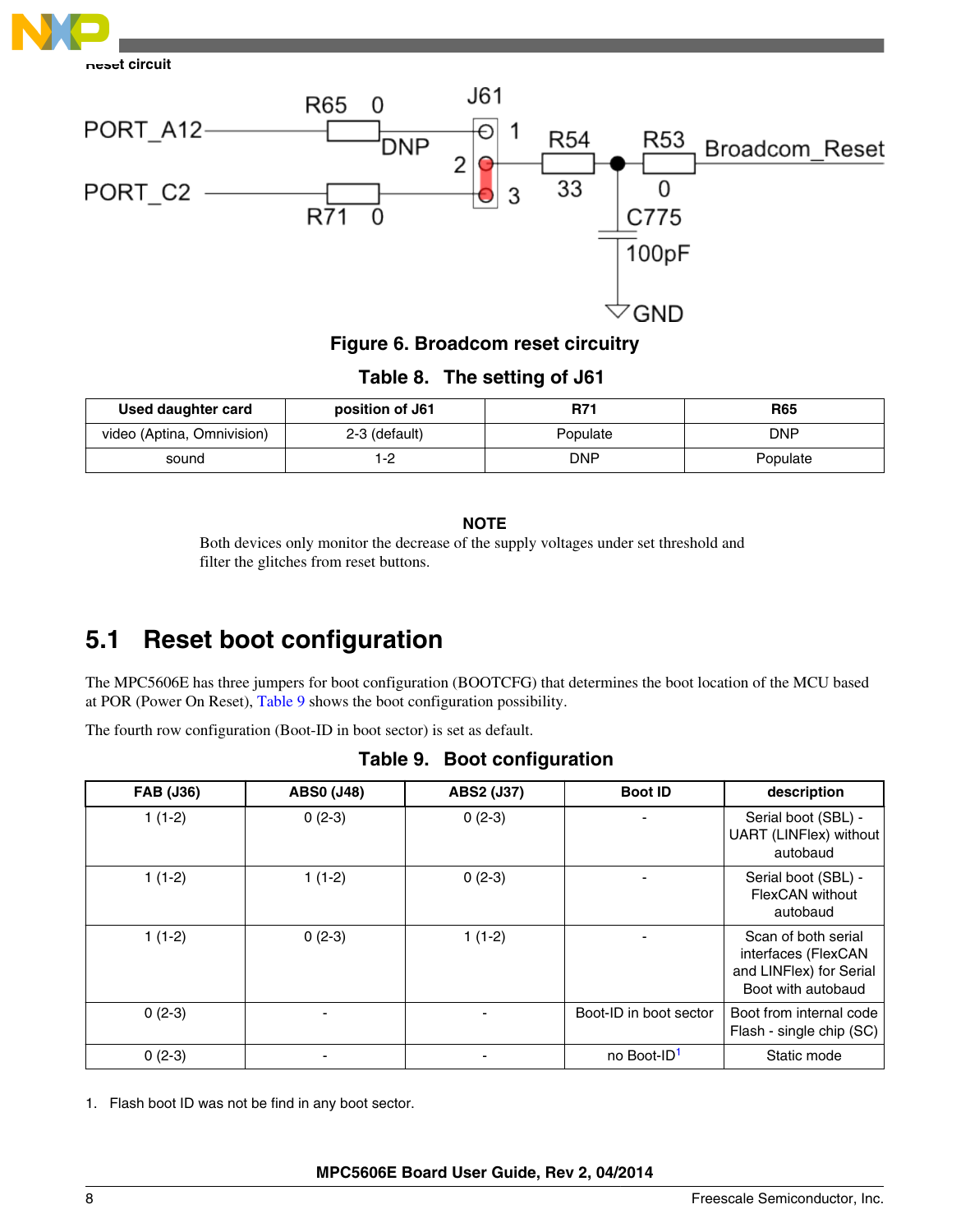

<span id="page-8-0"></span>

## **6 Clock configuration**

EVB supports following MCU clock sources:

- 25 MHz crystal oscillator (Y2)
- 8 MHz external oscillator module (Y1) driving the MCU EXTAL signal
- An external clock input to the EVB via the SMA connector (J53), driving the MCU EXTAL signal

The clock circuitry is shown in the diagram on the Figure 7 - the default positions of jumpers have red color. The 25 MHz crystal circuit is used as default.



**Figure 7. EVB clock circuit**

Table 10 shows the jumper setting for the clock circuit:

### **Table 10. Jumper setting for different source of clock**

| Jumper | Crystal (default) | <b>External oscillator</b> | <b>SMA connector</b> |
|--------|-------------------|----------------------------|----------------------|
| J26    | <b>DNP</b>        | populate                   | <b>DNP</b>           |
| J33    | <b>DNP</b>        | $2 - 3$                    |                      |
| J43    | $2 - 3$           | 1-2                        | 1-2                  |
| J52    | 1-2               | $2 - 3$                    | $2 - 3$              |

#### **CAUTION**

The MPC5606E clock circuitry are all 3.3 V based. Any external clock signal driven into the SMA connector must have a maximum voltage of 3.3 V.

## **7 Audio and video interfaces**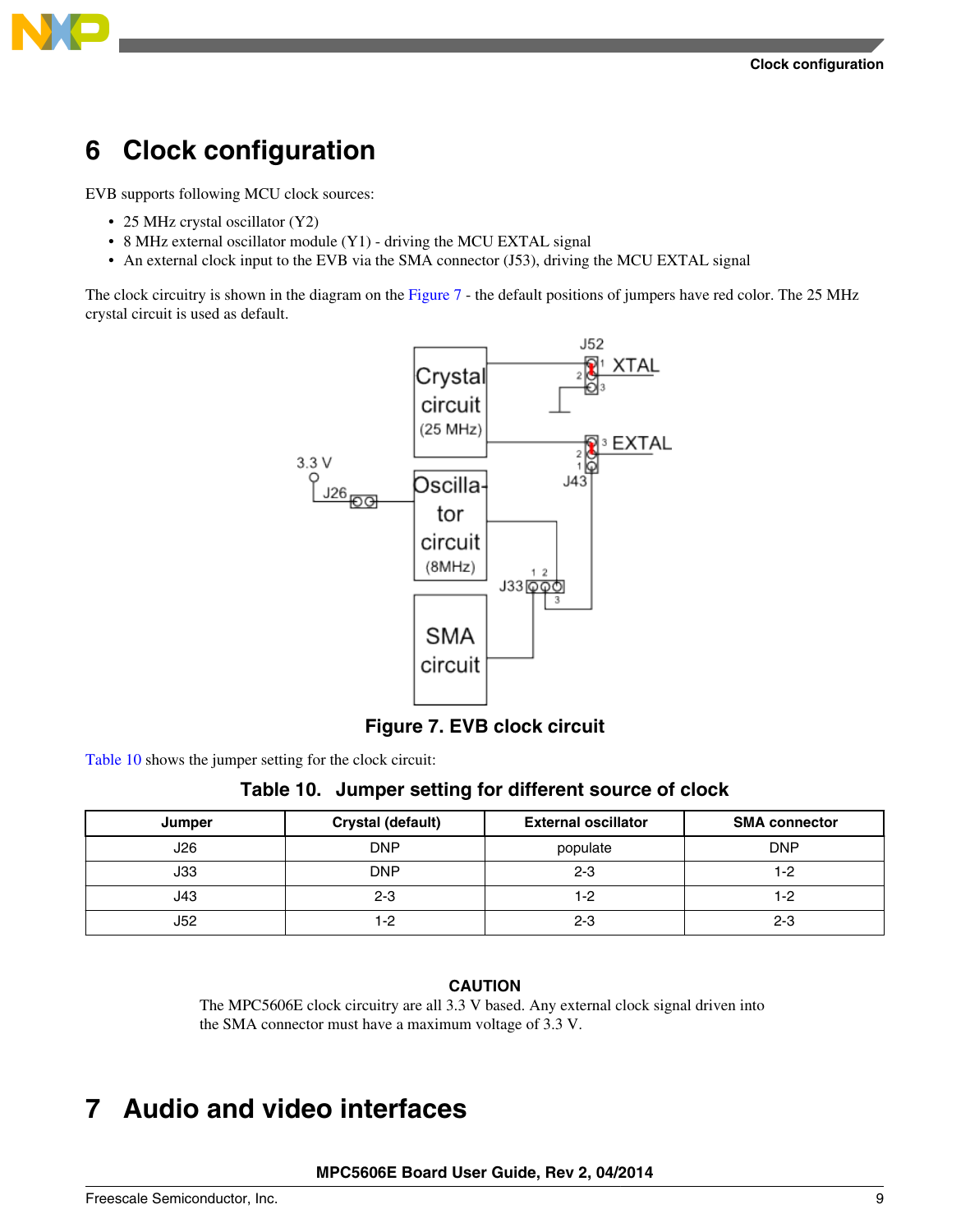

#### **Audio and video interfaces**

The EVB support two video interfaces (Omnivision and Aptina) and one audio interface, but only one of these interface can be active.

All interfaces have two main part:

- The first part of the interface is for managing the device (daughter card) connected on the interface and it uses I2C interface. I2C interface is muxing via jumpers, see [Table 11](#page-10-0) and the connection among jumpers is on [Figure 8.](#page-10-0) The default setting has done by red symbols (jumpers).
- The second part of the interface is the interface itself and is muxing via resistors and inductors, see [Table 12.](#page-11-0)

The Omnivision video interface is selected as default. There are other peripherals available in this setting, see [Table 12](#page-11-0). Video interface signals are routed to the Video Encoder wrapper module of MPC5606E. Audio interface signals are routed to the Serial Audio Interface module of MPC5606E.

#### **Omnivision video interface**

EVB is possible to connect Omnivision camera evaluation boards to Ominivision video connector J58. This interface supports up to 10-bit parallel data (camera). For the pin description of J58, see [Connectors summary description](#page-18-0).

#### **Aptina video interface**

EVB is possible to connect Aptina camera evaluation boards to Aptina video connector J57. This interface supports up to 10 bit parallel data (camera). For the pin description of J57, see [Connectors summary description.](#page-18-0)

#### **Audio interface**

The audio interface uses connector J59, for the pin description, see [Connectors summary description.](#page-18-0)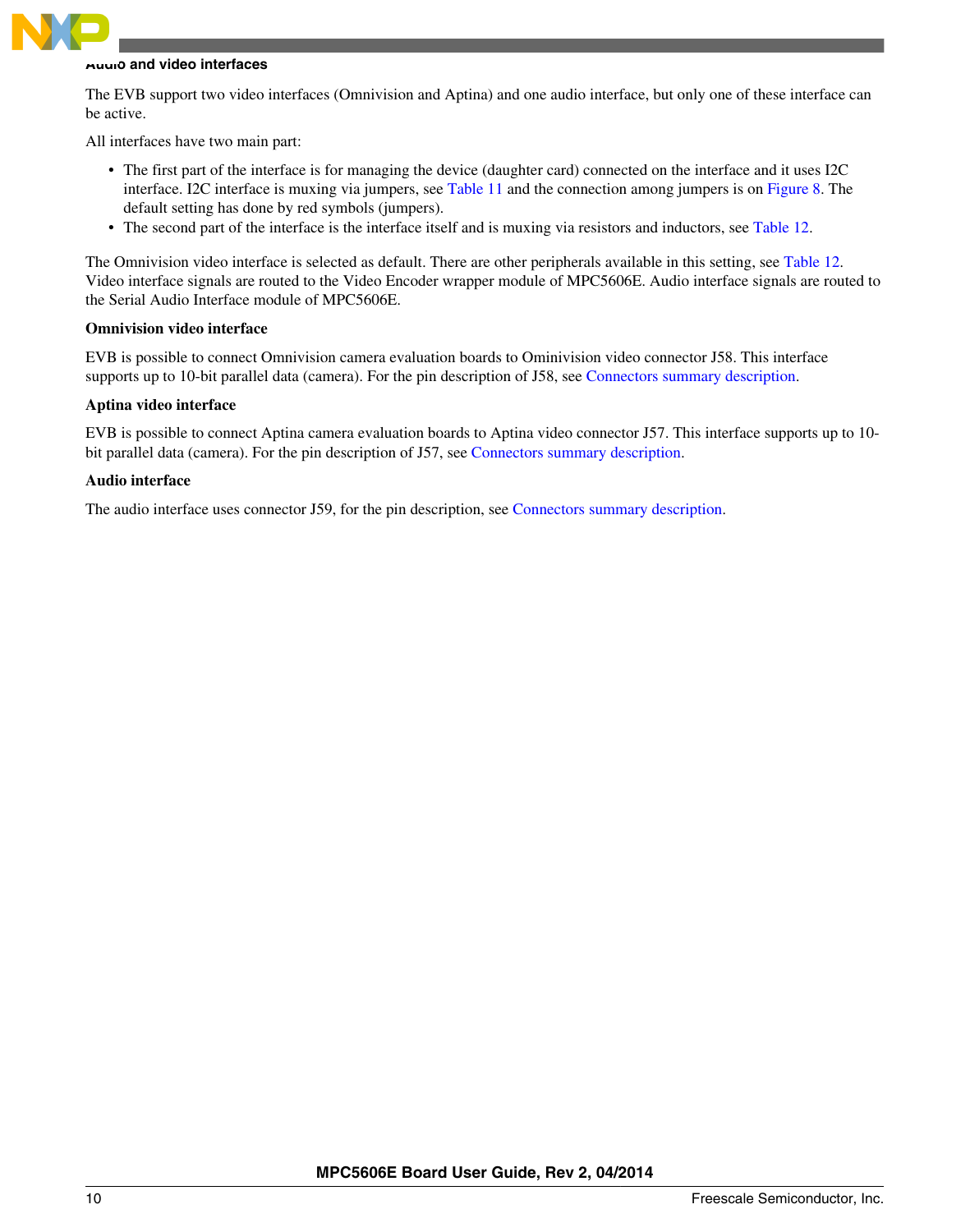<span id="page-10-0"></span>



**Figure 8. I2C jumpers interconnection**

## **Table 11. I2C setting of jumper for each interface**

| Jumper | <b>Omnivision interface</b><br>(default) | Aptina interface | <b>Audio interface</b> |
|--------|------------------------------------------|------------------|------------------------|
| 19،    | 1-2                                      | י -<br>ے- ا      | 2-3                    |

*Table continues on the next page...*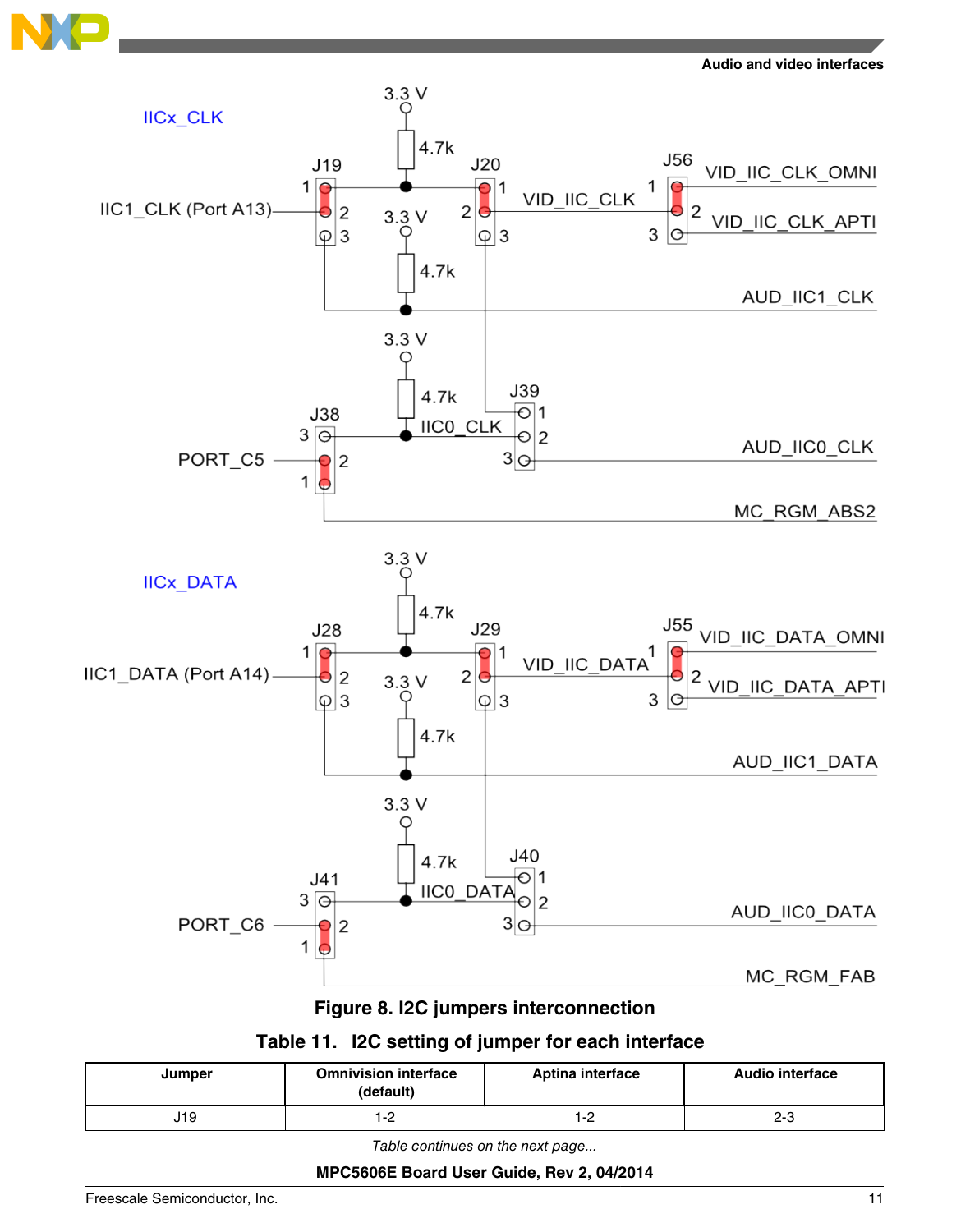<span id="page-11-0"></span>

**Audio and video interfaces**

| Jumper           | <b>Omnivision interface</b><br>(default) | Aptina interface | <b>Audio interface</b> |
|------------------|------------------------------------------|------------------|------------------------|
| J20              | $1-2$                                    | $1-2$            | <b>DNP</b>             |
| J28              | $1-2$                                    | $1-2$            | $2 - 3$                |
| J29              | $1-2$                                    | $1 - 2$          | <b>DNP</b>             |
| J38 <sup>1</sup> | $1-2$                                    | $1 - 2$          | $2 - 3$                |
| J39              | <b>DNP</b>                               | <b>DNP</b>       | $2 - 3$                |
| J40              | <b>DNP</b>                               | <b>DNP</b>       | $2 - 3$                |
| J41 <sup>1</sup> | $1-2$                                    | $1 - 2$          | $2 - 3$                |
| J55              | $1-2$                                    | $2 - 3$          | <b>DNP</b>             |
| <b>J56</b>       | $1-2$                                    | $2 - 3$          | <b>DNP</b>             |

### **Table 11. I2C setting of jumper for each interface (continued)**

1. This jumper is also used for boot selection during reset.

- When the Omnivision video interface is selected CAN, LIN interfaces, and one measure point (JP18) is available.
- When the Aptina video interface is selected CAN interface and one measure point (JP18) is available.
- When the Audio interface is selected one measure point (JP21) is available.

### **Table 12. Audio and Video resistors and inductors muxing**

| <b>Device</b>   |                  | <b>Omnivision video</b><br>interface (default) |                  | Aptina video interface   |                  | <b>Audio interface</b>   |                          | Other peripheral         |
|-----------------|------------------|------------------------------------------------|------------------|--------------------------|------------------|--------------------------|--------------------------|--------------------------|
| <b>Port Pin</b> | Part             | <b>Name</b>                                    | Part             | <b>Name</b>              | Part             | <b>Name</b>              | Part                     | <b>Name</b>              |
| A <sub>0</sub>  | R101             | Data[11]                                       | R <sub>102</sub> | Data[11]                 | R <sub>100</sub> | SAI0_Data[0              |                          |                          |
| A1              | R <sub>104</sub> | Data[10]                                       | R105             | Data[10]                 | R103             | SAI0_Data[1              |                          |                          |
| A2              | <b>R98</b>       | Data[9]                                        | R99              | Data[9]                  | R97              | SAI0_Data[2              |                          |                          |
| A <sub>3</sub>  | <b>R95</b>       | Data[8]                                        | R96              | Data[8]                  | R94              | SAI0_Data[3              |                          |                          |
| A4              | R92              | Data[7]                                        | R93              | Data[7]                  | R91              | SAI0_Sync                |                          |                          |
| A <sub>5</sub>  | L <sub>9</sub>   | PIX_CLK                                        | L10              | PIX_CLK                  | R114             | SAI1_Sync                | ÷,                       |                          |
| A <sub>6</sub>  | R <sub>112</sub> | V_Sync                                         | R <sub>113</sub> | V_Sync                   | R <sub>111</sub> | SAI2_Sync                |                          |                          |
| A7              | R <sub>109</sub> | H_Sync                                         | R <sub>110</sub> | H_Sync                   | R <sub>108</sub> | SAI0_Bclk                | $\overline{\phantom{0}}$ | $\overline{\phantom{a}}$ |
| A <sub>8</sub>  | R89              | Data[6]                                        | R90              | Data[6]                  | R88              | SAI2_Data[0              |                          |                          |
| A <sub>9</sub>  | R86              | Data[5]                                        | <b>R87</b>       | Data[5]                  | R85              | SAI2_Bclk                | $\overline{\phantom{0}}$ |                          |
| A10             | R82              | Data[4]                                        | <b>R84</b>       | Data[4]                  | R83              | SAI2_Mclk                |                          |                          |
| A11             | R118             | Data[3]                                        | R <sub>119</sub> | Data[3]                  |                  |                          | R66                      | JP21                     |
| A12             | R116             | Data[2]                                        | R <sub>117</sub> | Data[2]                  | R65              | <b>Broadcom</b><br>Reset |                          |                          |
| A15             | R <sub>107</sub> | <b>PWDN</b>                                    | $\blacksquare$   | $\overline{\phantom{0}}$ | R106             | SAI1_Mclk                | $\blacksquare$           | ÷,                       |
| B <sub>0</sub>  |                  |                                                |                  |                          | <b>R77</b>       | SAI1_Bclk                | R69                      | CANO_TXD                 |

*Table continues on the next page...*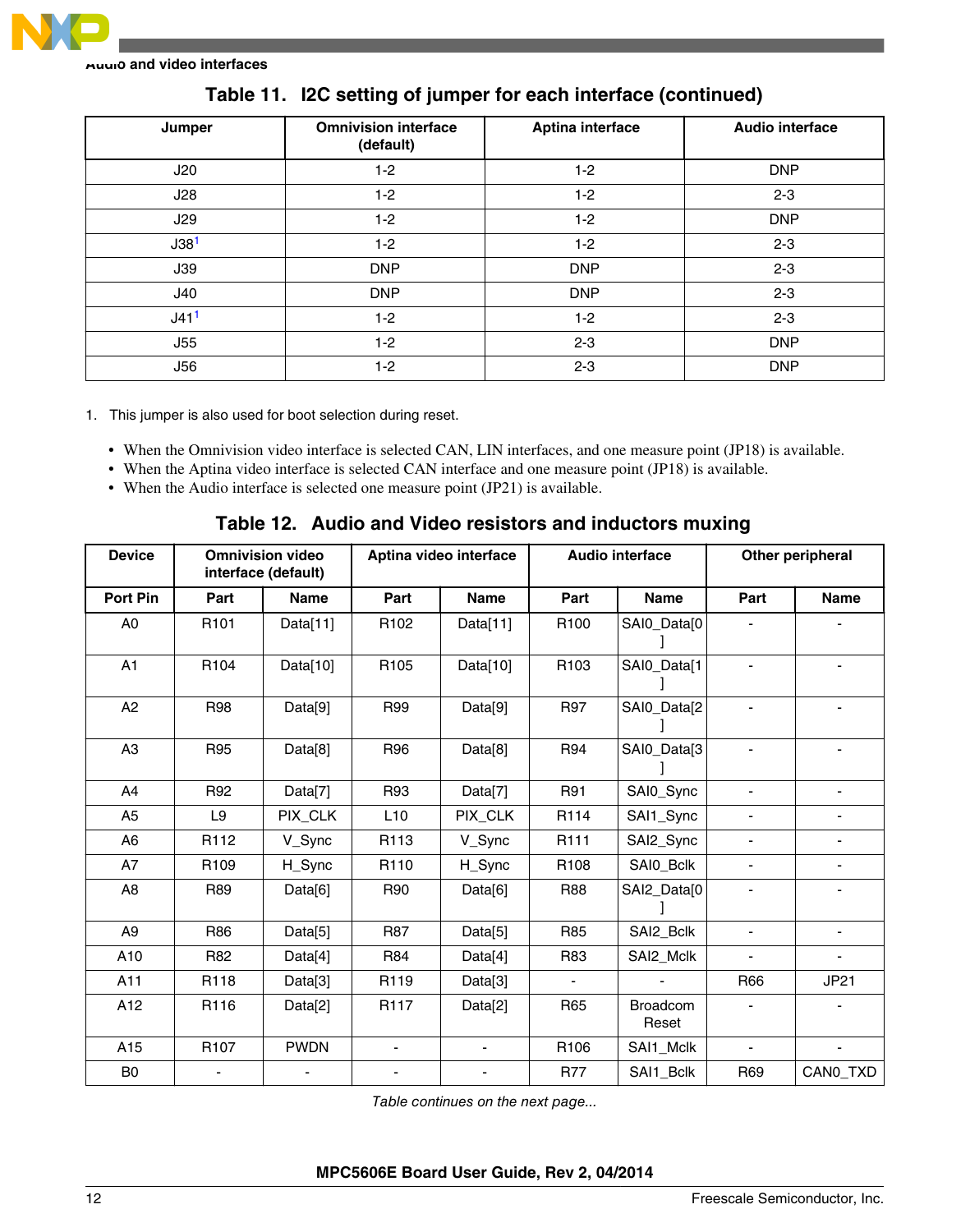<span id="page-12-0"></span>

#### **CAN interface**

| <b>Device</b>  |                          | <b>Omnivision video</b><br>interface (default) |            | Aptina video interface   |                  | <b>Audio interface</b> |                | Other peripheral         |
|----------------|--------------------------|------------------------------------------------|------------|--------------------------|------------------|------------------------|----------------|--------------------------|
| Port Pin       | Part                     | <b>Name</b>                                    | Part       | <b>Name</b>              | Part             | <b>Name</b>            | Part           | <b>Name</b>              |
| <b>B1</b>      |                          |                                                |            |                          | R76              | SAI1_Data[0            | <b>R68</b>     | CANO RXD                 |
| <b>B2</b>      | $\overline{\phantom{0}}$ | $\blacksquare$                                 | <b>R81</b> | Frame_Sync               | <b>R80</b>       | AN <sub>13</sub>       | R72            | LINO TXD                 |
| B <sub>3</sub> | $\overline{\phantom{a}}$ | $\overline{\phantom{0}}$                       | <b>R75</b> | <b>RST</b>               | R74              | ETC2 AN14              | <b>R67</b>     | LINO_RXD                 |
| C <sub>2</sub> | <b>R71</b>               | <b>Broadcom</b><br>Reset                       | <b>R71</b> | <b>Broadcom</b><br>Reset | R79              | ETC <sub>0</sub>       | $\blacksquare$ | $\overline{\phantom{0}}$ |
| C <sub>3</sub> | $\overline{\phantom{0}}$ |                                                |            |                          | <b>R78</b>       | ETC <sub>1</sub>       | <b>R70</b>     | <b>JP18</b>              |
| C <sup>1</sup> | L11                      | $Clk$ _in                                      | L12        | Clk_in                   | R <sub>115</sub> | SAI0_Mclk              | ٠              | ٠                        |

**Table 12. Audio and Video resistors and inductors muxing (continued)**

1. This port pin is used for generation of the 25 MHz signal for Audio and Video interfaces. It is necessary to set the functionality of this pin as CLKOUT, the source of CLKOUT is 25 MHz oscillator without divider. The name of this signal in the schematics is CLK\_OUT\_25\_MHz signal.

#### **CAUTION**

There is only one functionality available for each port pin Omnivision video interface, Aptina video interface, or other peripheral.

## **8 CAN interface**

The EVB has one NXP TJA1041T high speed CAN transceiver on the MCU CAN channel. This can operate with 3.3 V I/O from the MCU. For flexibility, the CAN transceiver I/O is connected to a standard 0.1-inch connector (P5) and DB9 connector (P3) at the top edge of the PCB. Connectors P5 and P3 provides the CAN bus level signal interface for CAN-A. The connectors pin out are shown on the Figure 9.

#### **CAUTION**

This interface is not available when the audio daughter card is used.



### **Figure 9. CAN connectors pin out**

Table 13 shows the jumpers setting which controls the external CAN transceiver (interface).

**Table 13. CAN jumper setting**

| Jumper | <b>Description</b> | <b>Default position</b>                |
|--------|--------------------|----------------------------------------|
| ال     | device setting     | short 1-2, 3-4, and $5-6$ <sup>1</sup> |
| J4     | Enable RX          | Populate                               |

*Table continues on the next page...*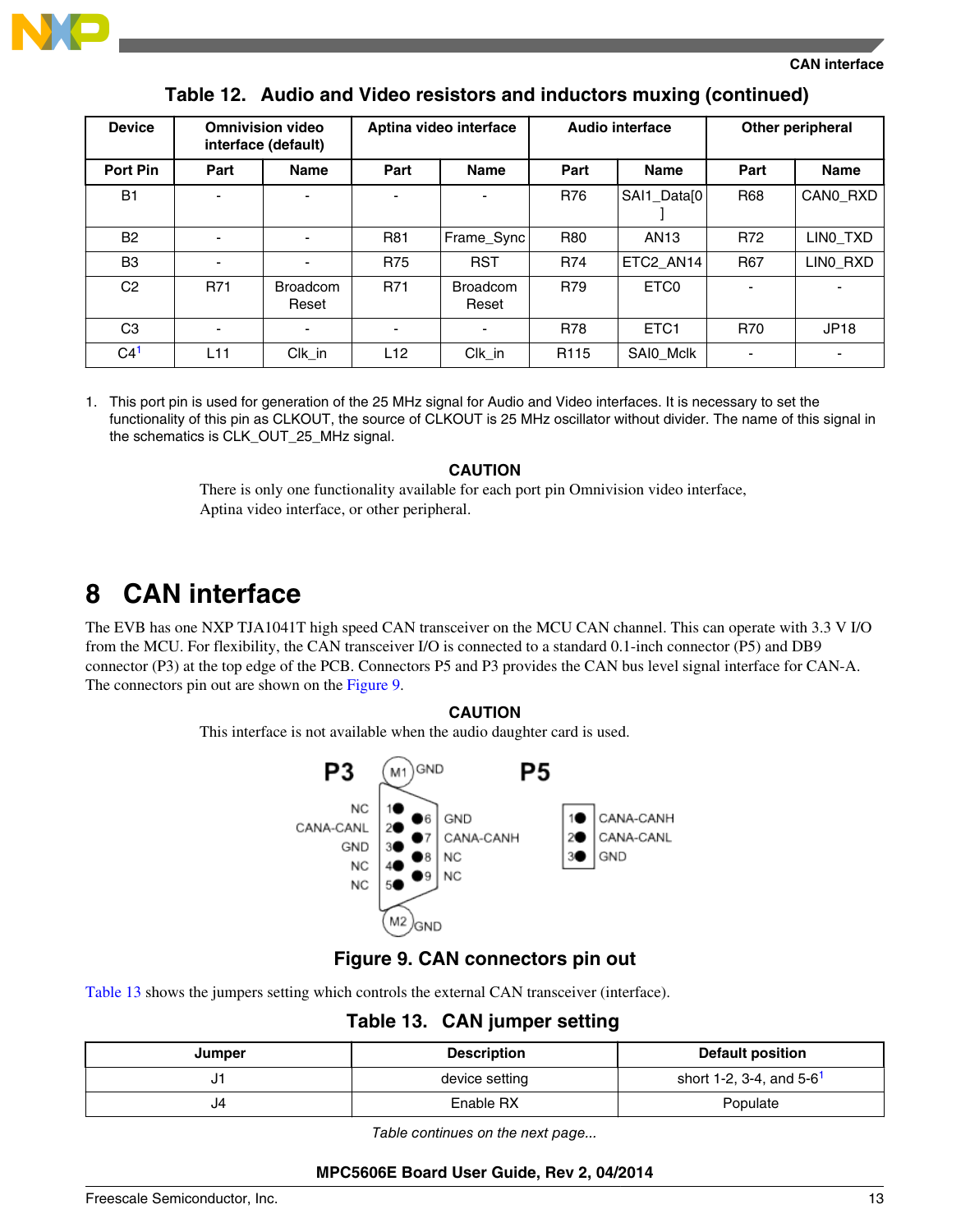<span id="page-13-0"></span>

.

**LIN and SCI interface**

| Jumper | <b>Description</b>           | Default position |
|--------|------------------------------|------------------|
| J5     | Connect supply voltage 5.0 V | Populate         |
| J6     | Check battery voltage        | Populate         |
| J7     | Enable TX                    | Populate         |

**Table 13. CAN jumper setting (continued)**

1. 1-2 disable local wake up, 3-4 disable standby, 5-6 enable the driver.

There is one more connector J3 with following (CAN transceiver) functionality:

- pin 1 error and power indication output
- pin 2 switching the external regulator

## **9 LIN and SCI interface**

The EVB provides one LIN interface or one SCI interface. SCI interface is set as default and it is one mode of LIN module which is on MPC5606E. It means only one of this interface can be active in one time. But the selection is given by jumper also because each of the interface uses different external hardware. The jumper setting is in the Table 14.

| Name of jumper | <b>LIN setting</b>                  | <b>SCI setting (default)</b> |
|----------------|-------------------------------------|------------------------------|
| J2             | <b>DNP</b>                          | Populate <sup>1</sup>        |
| J10            | 1-2                                 | $2 - 3$                      |
| J11            | Depends on the setting <sup>2</sup> | <b>DNP</b>                   |
| J13            | Populate <sup>3</sup>               | <b>DNP</b>                   |
| J14            | 1-2                                 | $2 - 3$                      |
| P <sub>6</sub> | Short $1-24$                        | <b>DNP</b>                   |

**Table 14. Jumper setting for LIN interface (SCI default)**

1. Enable the SCI driver power supply.

2. This jumper enables master mode pull-up on the LIN interface.

3. Enable the LIN driver.

4. Enable the LIN driver power supply.

## **9.1 LIN interface**

The EVB has one MC33661PEF LIN enhanced physical interface on the MCU LIN channel. This can operate with 3.3 V I/O from the MCU. The LIN transceiver I/O is connected to the standard 0.1-inch connector (P6) and one Molex connector (J12) at the left edge of the PCB. Connectors P6 and J12 provide the LIN bus level signal interface for LIN0. The connectors pin out are shown on the [Figure 10](#page-14-0).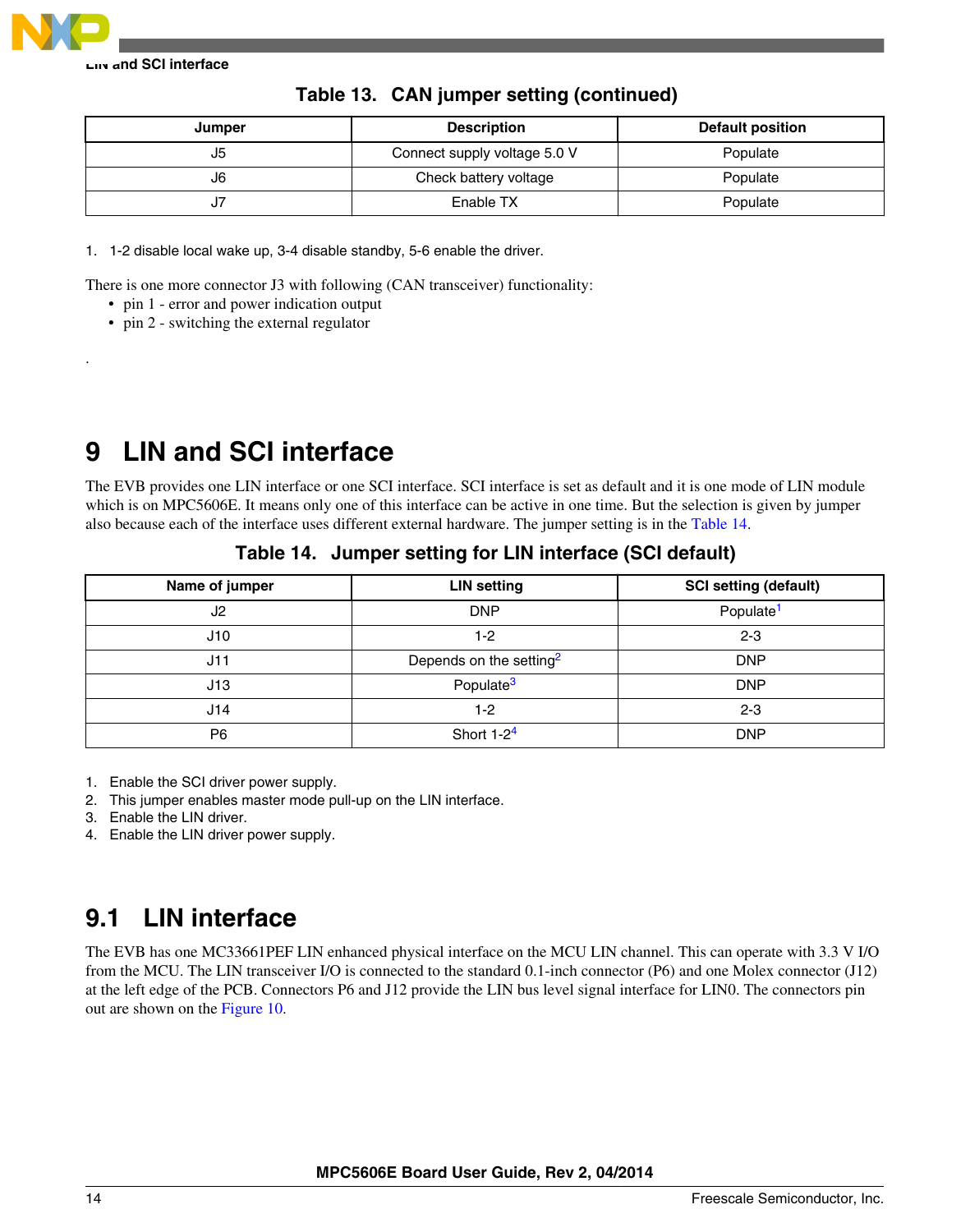<span id="page-14-0"></span>



## **Figure 10. LIN physical interface connectors**

### **CAUTION**

The LIN VSUP is power supply of LIN driver. You need to populate jumper on position 1-2 of P6 for powering the driver.

## **9.2 SCI interface**

The EVB has one MAX3223 RS232 line driver on the MCU SCI (LIN) channel. This can operate with 3.3 V I/O from the MCU. The line driver I/O are connected to a standard DB9 connector (P2) at the top edge of the PCB. Connector P2 provides the RS232 bus level signal interface for SCI (LIN0). The connector pin out is shown on the Figure 11.



**Figure 11. SCI physical interface connector**

## **10 Ethernet interface**

The ethernet physical interface uses two wire ethernet standard and it is a part of MPC5606E, but the interconnection between ethernet and processor is done outside the chip, see the Table 15.

**Table 15. Connection between ethernet and microcontroller**

| Name of signal | MPC5604E PADs of<br><b>MPC5606E</b> | <b>Broadcom PADs of</b><br><b>MPC5606E</b> | <b>Connection</b> |
|----------------|-------------------------------------|--------------------------------------------|-------------------|
| FEC_RXD3       | C <sub>6</sub>                      | D7                                         | directly          |
| FEC_RXD2       | D <sub>8</sub>                      | D <sub>9</sub>                             | directly          |
| FEC RXD1       | C7                                  | C <sub>9</sub>                             | directly          |
| FEC_RXD0       | B <sub>8</sub>                      | B <sub>9</sub>                             | directly          |
| FEC RX DV      | G8                                  | H <sub>8</sub>                             | directly          |
| FEC_RX_CLK     | A7                                  | <b>B7</b>                                  | directly          |
| FEC_TXD3       | F <sub>11</sub>                     | F <sub>10</sub>                            | directly          |
| FEC TXD2       | E <sub>9</sub>                      | E <sub>8</sub>                             | directly          |

*Table continues on the next page...*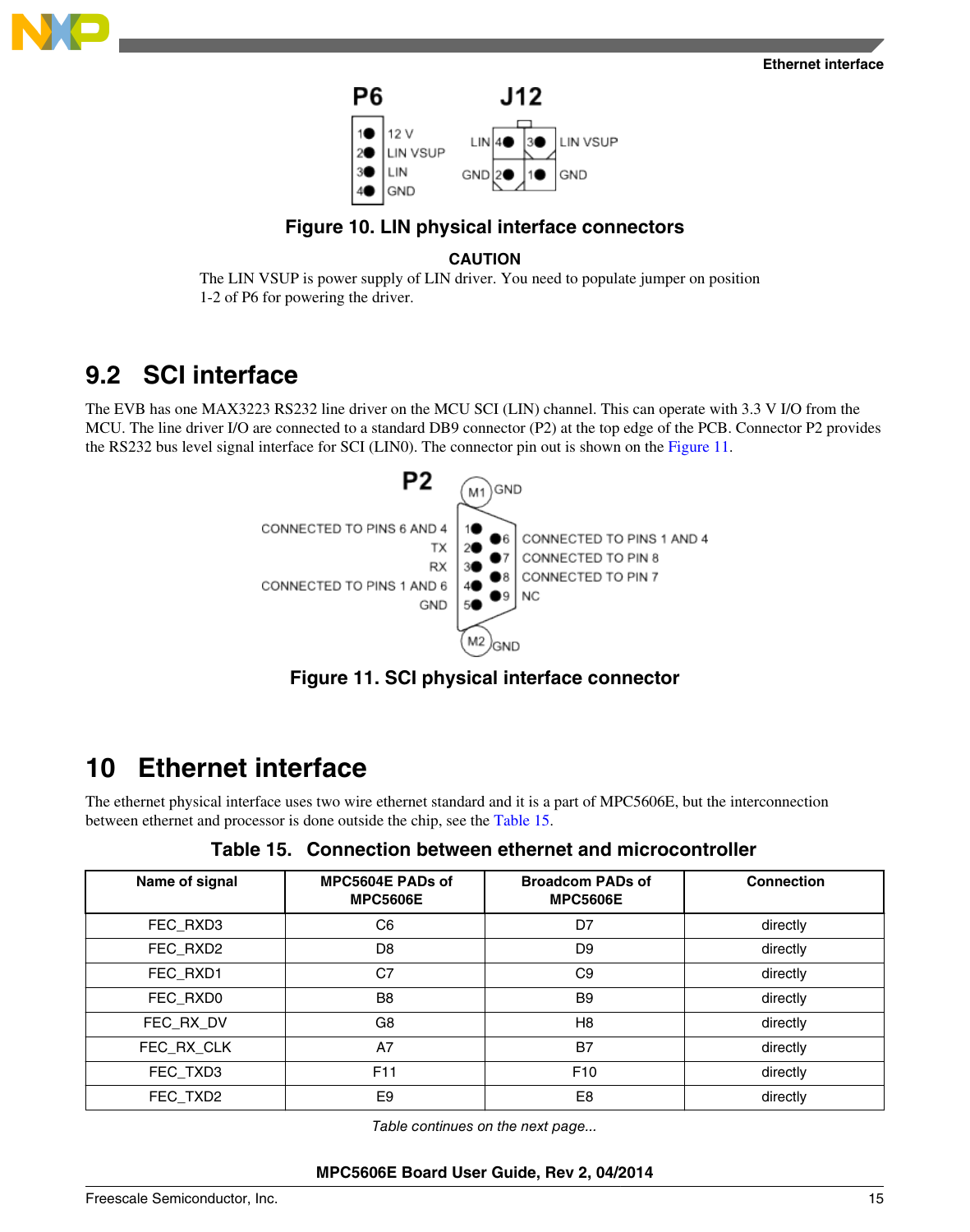<span id="page-15-0"></span>

| Name of signal | MPC5604E PADs of<br><b>MPC5606E</b> | <b>Broadcom PADs of</b><br><b>MPC5606E</b> | <b>Connection</b>           |
|----------------|-------------------------------------|--------------------------------------------|-----------------------------|
| FEC TXD1       | G11                                 | H <sub>10</sub>                            | directly                    |
| FEC_TXD0       | G <sub>10</sub>                     | H <sub>9</sub>                             | directly                    |
| FEC_TX_EN      | E11                                 | E <sub>10</sub>                            | directly                    |
| FEC TX CLK     | A10                                 | A <sub>9</sub>                             | directly                    |
| CLK_OUT_25 MHz | G <sub>6</sub>                      | H7                                         | $R713 = 150$ Ohm            |
| MDC            | D <sub>11</sub>                     | C11                                        | $R20 = 33$ Ohm <sup>1</sup> |
| <b>MDIO</b>    | C10                                 | <b>B10</b>                                 | directly <sup>2</sup>       |

**Table 15. Connection between ethernet and microcontroller (continued)**

1. MDC: Connect Capacitor 100 pF against ground.

2. MDIO: Connect pull up 4k7 and Capacitor 100 pF against ground.

There is populated molex connector Molex 34793-0040, see its pin out on the Figure 12.

#### **CAUTION**

It is necessary to populate jumpers on J15 (short 3-4 and 5-6), without these MII interface (MDIO and MDC) will not be connected.



**Figure 12. Ethernet connector pin out**

## **11 User buttons and LEDs**

There are two buttons and four LEDs for the user on the EVB. LEDs and buttons are not primarily connected to the MCU. The connection can be done via cables, because each LED and button has own test point.

The LED is active (light) if the connected signal is in low level. The LEDs numbers and their tests pins are in the Table 16.

| <b>LED name</b> | <b>Test pin</b> |
|-----------------|-----------------|
| D <sub>10</sub> | JP13            |
| D <sub>11</sub> | JP14            |
| D <sub>12</sub> | <b>JP15</b>     |
| D <sub>13</sub> | JP12            |

**Table 16. User LEDs and their test pins**

The buttons are more flexible because it is possible to configure their active level via jumpers. The setting is valid for both and is not possible to separate settings for each button. The configuration of jumpers is in the [Table 17](#page-16-0).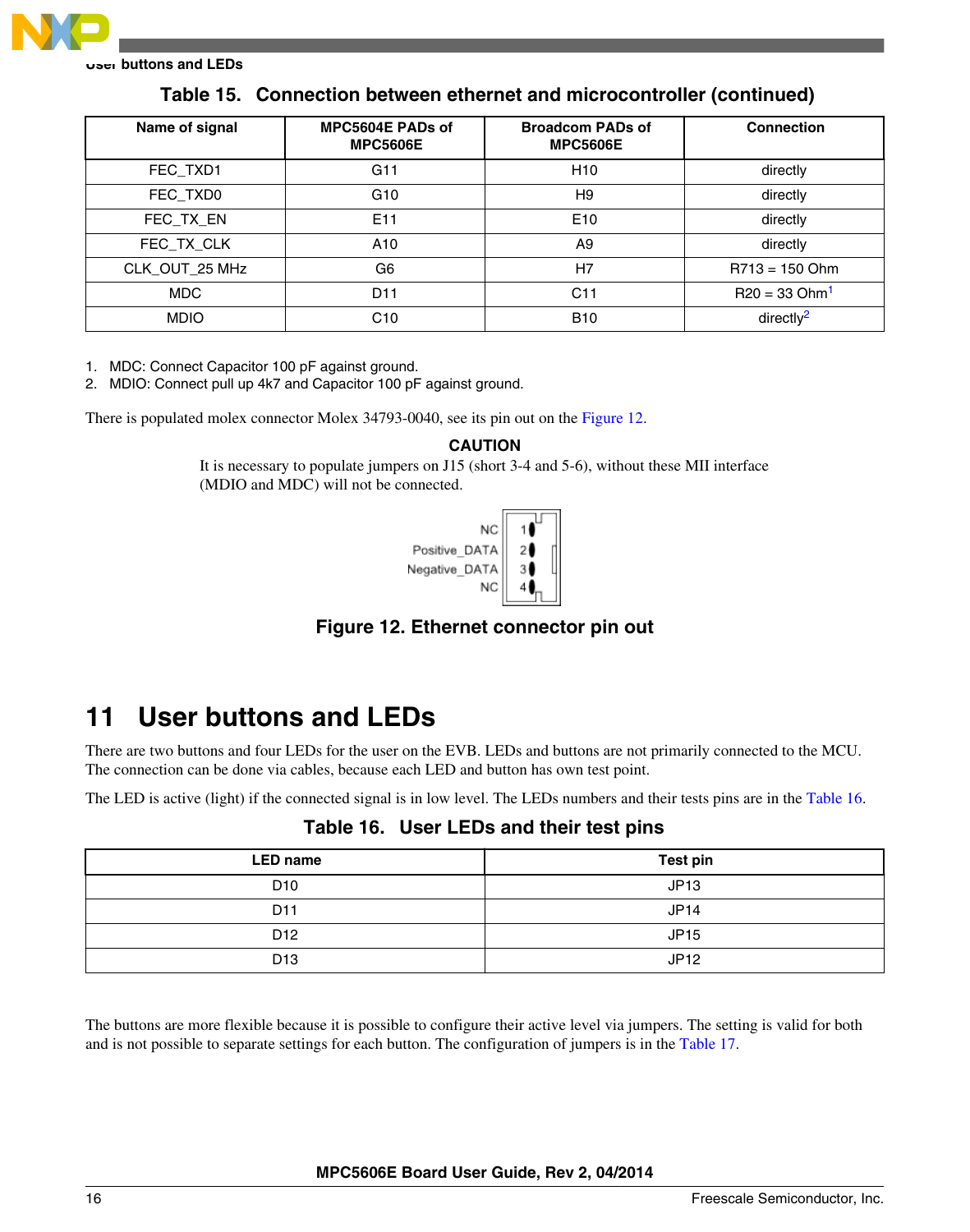<span id="page-16-0"></span>

| <b>Position J45</b> | <b>Position J46</b> | <b>Description</b>                                                                                          |
|---------------------|---------------------|-------------------------------------------------------------------------------------------------------------|
| 1-2 (GND)           | 1-2 (GND)           | nonsense                                                                                                    |
|                     | $2-3$ (3.3 V)       | When the button is pressed there is high<br>voltage level on the test pin. Idle level of<br>voltage is low. |
| $2-3(3.3 V)$        | 1-2 (GND)           | When the button is pressed there is low<br>voltage level on the test pin. Idle level of<br>voltage is high. |
|                     | $2-3(3.3V)$         | nonsense                                                                                                    |

1. If the button is touched it does not influence on the test pin voltage level (buttons are between the same voltage levels).

The buttons number and their tests pins are in the Table 18.

### **Table 18. User Buttons and their test pins**

| <b>Button name</b> | Test pin    |
|--------------------|-------------|
| SW <sub>4</sub>    | <b>JP16</b> |
| SW <sub>5</sub>    | <b>JP17</b> |

## **12 Summary table with default jumpers setting**

### **Table 19. Default jumpers summary table**

| <b>Name</b> | Position of jumper | <b>Description</b>                             |
|-------------|--------------------|------------------------------------------------|
| J1          | $1 - 2$            | Disable CAN driver wake up signal              |
|             | $3 - 4$            | Disable CAN driver standby mode                |
|             | $5-6$              | Enable CAN driver                              |
| J2          | populate           | Supply voltage for RS232 driver                |
| JЗ          | <b>DNP</b>         | Unconnect CAN information signals              |
| J4          | populate           | Connect CAN RX to driver                       |
| J5          | populate           | Connect supply voltage for CAN driver          |
| J6          | populate           | Connect battery voltage to the CAN<br>driver   |
| J7          | populate           | Connect CAN TX to driver                       |
| J8          | $1 - 2$            | Part MPC5604E reset                            |
| J9          | $2 - 3$            | 12 V source voltage for 1V2 DC/DC<br>convertor |
| J10         | $2 - 3$            | Select LIN TX signal for SCI                   |
| J11         | <b>DNP</b>         | Disable LIN Master mode pull-up                |
| J13         | <b>DNP</b>         | Disable LIN driver                             |
| J14         | $2 - 3$            | Select LIN RX signal for SCI                   |

*Table continues on the next page...*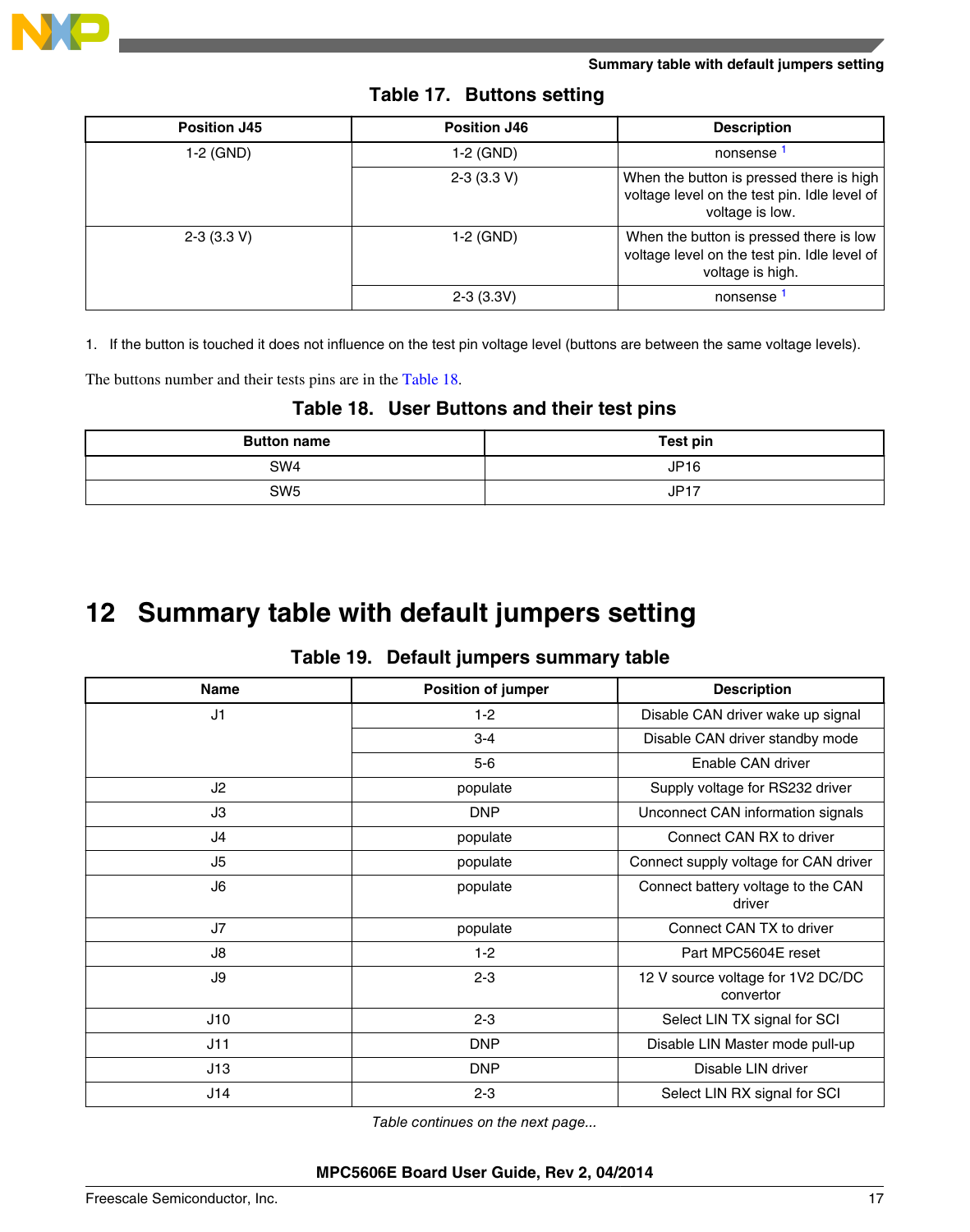

| Name       | Position of jumper | <b>Description</b>                                          |
|------------|--------------------|-------------------------------------------------------------|
| J15        | $3 - 4$            | Short MDIO signal                                           |
|            | $5-6$              | Short MDC signal                                            |
| J17        | populate           | OVDD_3V3                                                    |
| J18        | populate           | OVDD_RGMI_3V3                                               |
| J19        | $1 - 2$            | I2C setting for omnivision                                  |
| J20        | $1 - 2$            | I2C setting for omnivision                                  |
| J21        | $1 - 2$            | VPP_Test connect to GND                                     |
| J22        | populate           | AVDD_3V3                                                    |
| J23        | Populate           | VDD_LV_COR0_1, VDD_LV_COR0_2,<br>VDD_LV_COR0_3, VDD_LV_PLL0 |
| J24        | Populate           | AVDDL_1V2                                                   |
| J25        | Populate           | DVDD_1V2                                                    |
| J26        | <b>DNP</b>         | Disable external oscillator                                 |
| J28        | $1 - 2$            | I2C setting for omnivision                                  |
| J29        | $1 - 2$            | I2C setting for omnivision                                  |
| J30        | <b>DNP</b>         | Not select voltage for NMI                                  |
| J31        | populate           | VDD_HV_ADR                                                  |
| J32        | Populate           | PLLVDD_1V2                                                  |
| J33        | <b>DNP</b>         | Disable external oscillator as clock<br>source              |
| J34        | $2 - 3$            | VDD_HV_S_BALLAST0 = 1.2 V                                   |
| J35        | $2 - 3$            | Select ballast resistor                                     |
| J36        | $2 - 3$            | Bootconfig $FAB = 0$                                        |
| J37        | $2 - 3$            | Bootconfig ABS2 = 0                                         |
| J38        | $1 - 2$            | I2C setting and bootconfig                                  |
| J39        | <b>DNP</b>         | I2C setting                                                 |
| J40        | <b>DNP</b>         | I2C setting                                                 |
| J41        | $1 - 2$            | I2C setting                                                 |
| J43        | $2 - 3$            | Select external crystal as a source of<br>clock             |
| J45        | <b>DNP</b>         | Disable buttons                                             |
| J46        | <b>DNP</b>         | Disable buttons                                             |
| J48        | $2 - 3$            | Bootconfig $ABS0 = 0$                                       |
| <b>J49</b> | populate           | XTALVDD_3V3                                                 |
| J50        | populate           | VDD_HV_FLA0, VDD_HV_FLA1,<br>VDD_HV_OSC0_REG0               |
| J51        | populate           | BIASVDD_3V3                                                 |
| J52        | $1 - 2$            | Select external crystal                                     |
| J55        | $1 - 2$            | I2C setting for omnivision                                  |
| J56        | $1 - 2$            | I2C setting for omnivision                                  |
| J61        | $2 - 3$            | Broadcom reset                                              |

## **Table 19. Default jumpers summary table (continued)**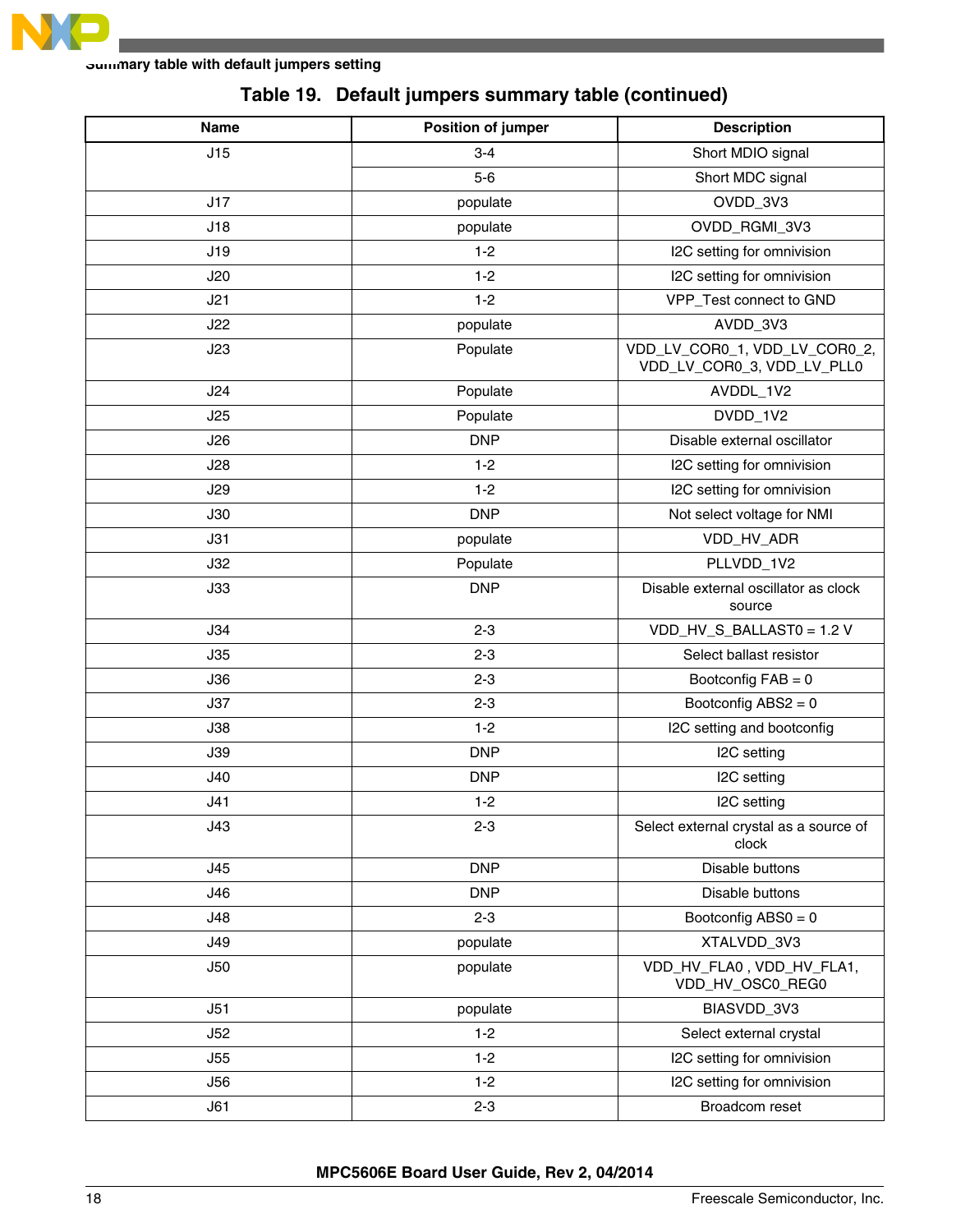<span id="page-18-0"></span>

## **Connectors summary description**

This section describes the pinout of the EVB user connectors. Each connector has own table with pinout description.

## **Table 20. NMI connector (J30)**

| Pin | <b>Description</b> |
|-----|--------------------|
|     | <b>GND</b>         |
|     | <b>NMI</b>         |
|     | 3.3V               |

## **Table 21. GPIO connector (J54)**

| <b>Pin</b> | <b>Description</b> | <b>Pin</b> | <b>Description</b> |
|------------|--------------------|------------|--------------------|
|            | PORT_B0            |            | <b>GND</b>         |
|            | <b>GND</b>         |            | <b>GND</b>         |
|            | PORT_B1            |            | <b>GND</b>         |

### **Table 22. Aptina video interface connector (J57)**

| Pin            | <b>Description</b>  | Pin            | <b>Description</b>  |
|----------------|---------------------|----------------|---------------------|
|                | DATA [4]            | $\overline{c}$ | <b>DATA</b> [5]     |
| 3              | DATA [6]            | $\overline{4}$ | DATA <sub>[7]</sub> |
| 5              | DATA <sub>[8]</sub> | 6              | DATA <sub>[9]</sub> |
| $\overline{7}$ | <b>DATA</b> [10]    | 8              | <b>DATA</b> [11]    |
| 9              | DATA [2]            | 10             | DATA <sub>[3]</sub> |
| 11             | <b>GND</b>          | 12             | <b>GND</b>          |
| 13             | <b>HSYNC</b>        | 14             | FRAME_SYNCH         |
| 15             | <b>NC</b>           | 16             | <b>RST</b>          |
| 17             | <b>VSYNC</b>        | 18             | IIC_DATA            |
| 19             | <b>IIC_CLK</b>      | 20             | <b>NC</b>           |
| 21             | 5.0 V               | 22             | 5.0 V               |
| 23             | PIX_CLK             | 24             | <b>GND</b>          |
| 25             | <b>GND</b>          | 26             | CLK OUT 25 MHz      |

### **Table 23. Omnivision video interface connector (J58)**

| <b>Pin</b> | <b>Description</b> | <b>Pin</b> | <b>Description</b> |
|------------|--------------------|------------|--------------------|
|            | DATA [4]           |            | DATA [5]           |
|            | DATA [6]           |            | DATA [7]           |

*Table continues on the next page...*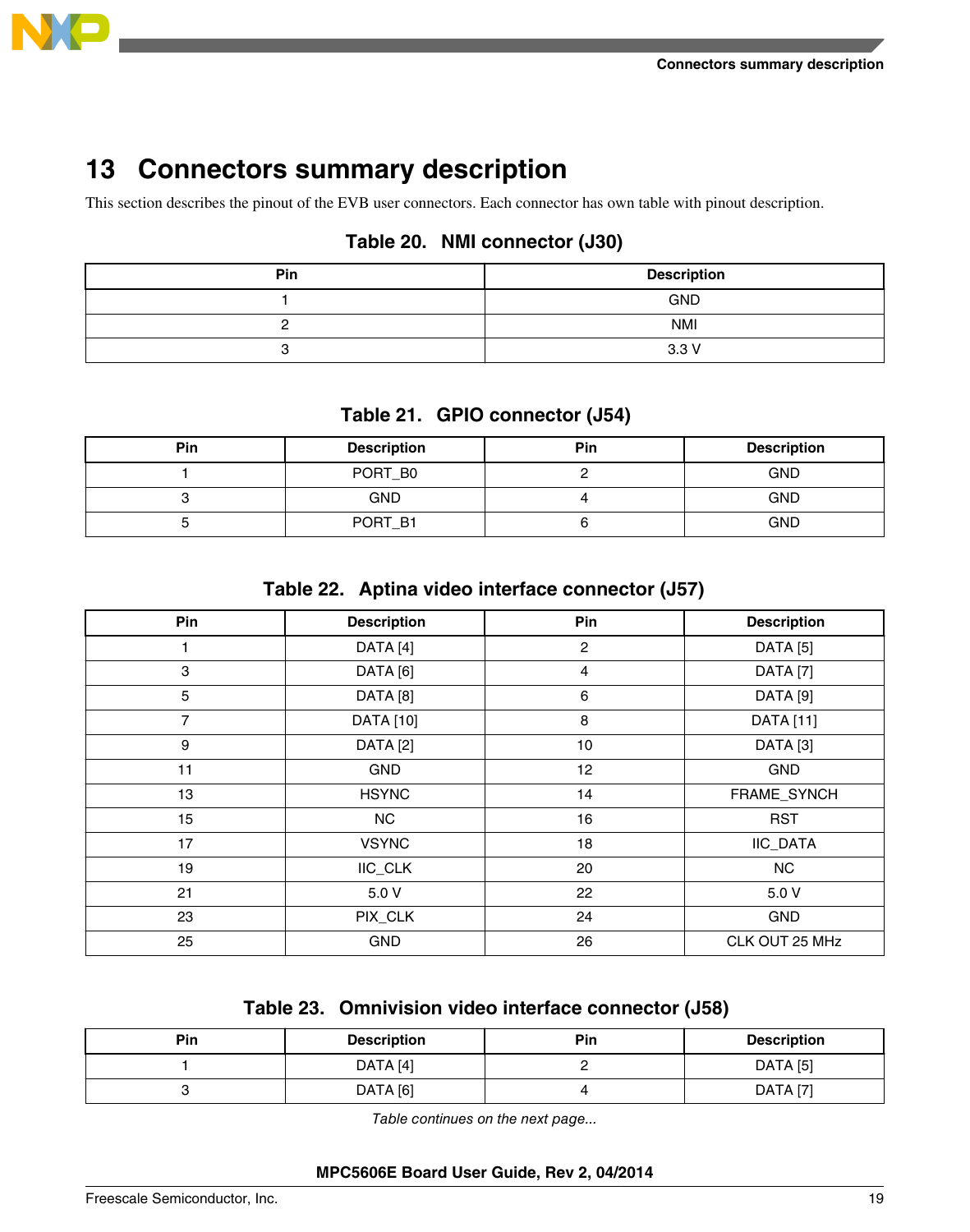

#### **Connectors summary description**

| Pin            | <b>Description</b> | Pin | <b>Description</b> |
|----------------|--------------------|-----|--------------------|
| 5              | DATA [8]           | 6   | DATA [9]           |
| $\overline{7}$ | <b>DATA</b> [10]   | 8   | <b>DATA</b> [11]   |
| 9              | <b>PWDN</b>        | 10  | <b>NC</b>          |
| 11             | IIC_DATA           | 12  | NC                 |
| 13             | IIC_CLK            | 14  | <b>HSYNC</b>       |
| 15             | GND                | 16  | <b>VSYNC</b>       |
| 17             | GND                | 18  | PIX_CLK            |
| 19             | CLK OUT 25 MHz     | 20  | 5.0 V              |
| 21             | <b>GND</b>         | 22  | 5.0 V              |
| 23             | DATA [2]           | 24  | DATA [3]           |
| 25             | NC                 | 26  | <b>NC</b>          |
| 27             | NC                 | 28  | <b>NC</b>          |
| 29             | NC                 | 30  | <b>NC</b>          |
| 31             | <b>GND</b>         | 32  | <b>GND</b>         |

### **Table 23. Omnivision video interface connector (J58) (continued)**

## **Table 24. Audio interface connector (J59)**

| Pin            | <b>Description</b> | Pin                     | <b>Description</b> |
|----------------|--------------------|-------------------------|--------------------|
| $\mathbf{1}$   | 3.3V               | $\overline{c}$          | GND                |
| 3              | SAI0_DATA [3]      | $\overline{\mathbf{4}}$ | <b>GND</b>         |
| 5              | SAI0_DATA [2]      | $\,6\,$                 | <b>GND</b>         |
| $\overline{7}$ | SAI0_DATA [1]      | 8                       | <b>GND</b>         |
| 9              | SAI0_DATA [0]      | 10                      | <b>GND</b>         |
| 11             | SAI0_BCLK          | 12                      | <b>GND</b>         |
| 13             | SAI0_SYNC          | 14                      | GND                |
| 15             | SAI0_MCLK          | 16                      | <b>GND</b>         |
| 17             | ETC2_AN14          | 18                      | <b>GND</b>         |
| 19             | IIC1_CLK           | 20                      | GND                |
| 21             | IIC1_DATA          | 22                      | <b>GND</b>         |
| 23             | SAI1_DATA [0]      | 24                      | <b>GND</b>         |
| 25             | SAI1_BCLK          | 26                      | GND                |
| 27             | ETC1               | 28                      | <b>GND</b>         |
| 29             | SAI1_SYNC          | 30                      | <b>GND</b>         |
| 31             | SAI1_MCLK          | 32                      | GND                |
| 33             | IICO_CLK           | 34                      | <b>GND</b>         |
| 35             | IICO_DATA          | 36                      | <b>GND</b>         |
| 37             | SAI2_DATA [0]      | 38                      | <b>GND</b>         |
| 39             | SAI2_BCLK          | 40                      | <b>GND</b>         |
| 41             | SAI2_SYNC          | 42                      | <b>GND</b>         |

*Table continues on the next page...*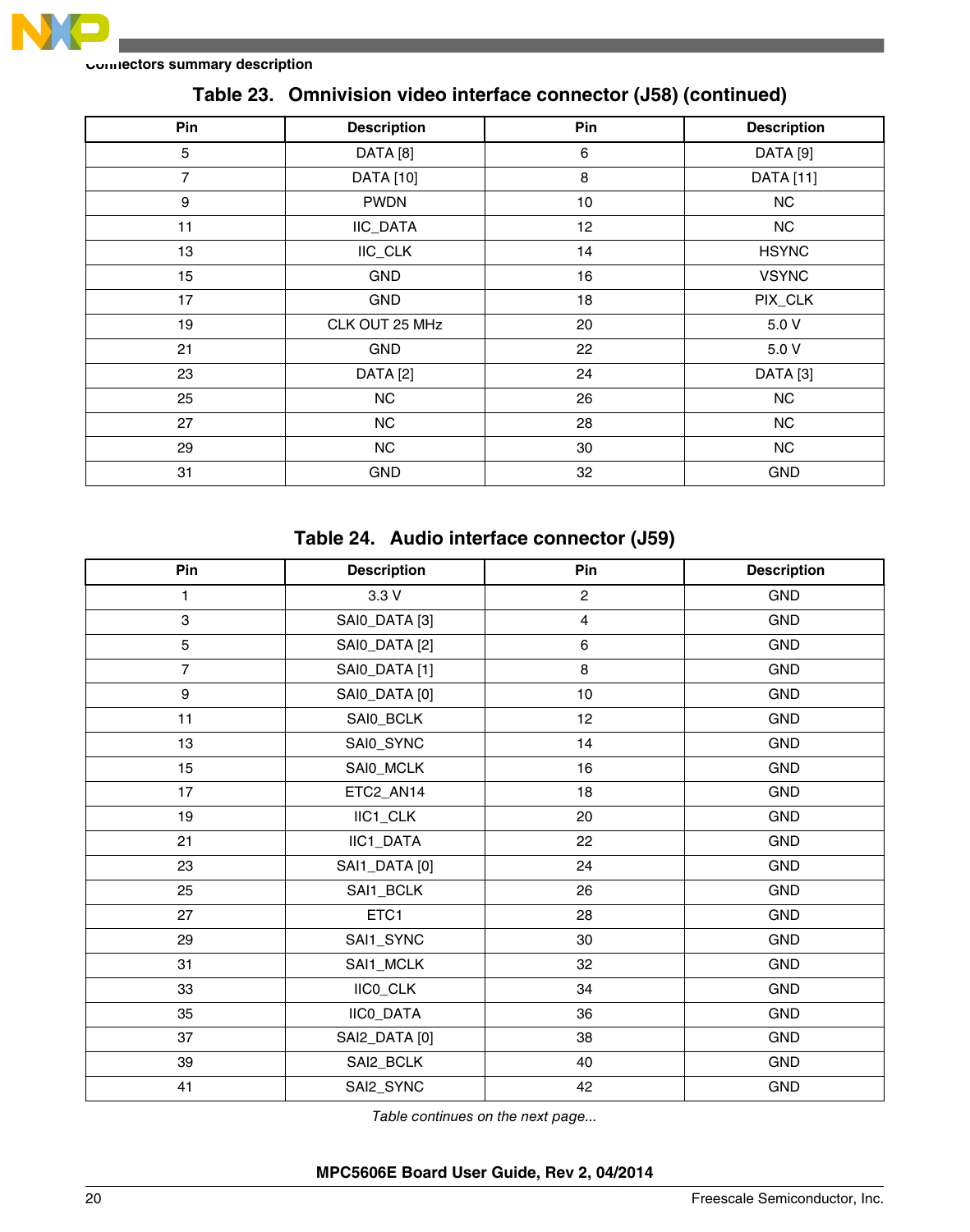

| <b>Pin</b> | <b>Description</b> | Pin | <b>Description</b> |
|------------|--------------------|-----|--------------------|
| 43         | SAI2_MCLK          | 44  | <b>GND</b>         |
| 45         | ETC <sub>0</sub>   | 46  | <b>GND</b>         |
| 47         | <b>AN13</b>        | 48  | <b>GND</b>         |
| 49         | 5.0V               | 50  | <b>GND</b>         |

### **Table 24. Audio interface connector (J59) (continued)**

## **Table 25. FlexCAN connector (P5)**

| Pin | <b>Description</b> |
|-----|--------------------|
|     | CANH               |
|     | CANL               |
| v   | <b>GND</b>         |

### **Table 26. LINFlex connector (P6)**

| Pin | <b>Description</b> |
|-----|--------------------|
|     | 12V                |
|     | Supply LIN driver  |
|     | LIN                |
|     | <b>GND</b>         |

#### **NOTE**

The description of J12 and P2 connectors are in the [LIN interface](#page-13-0) and [SCI interface](#page-14-0).